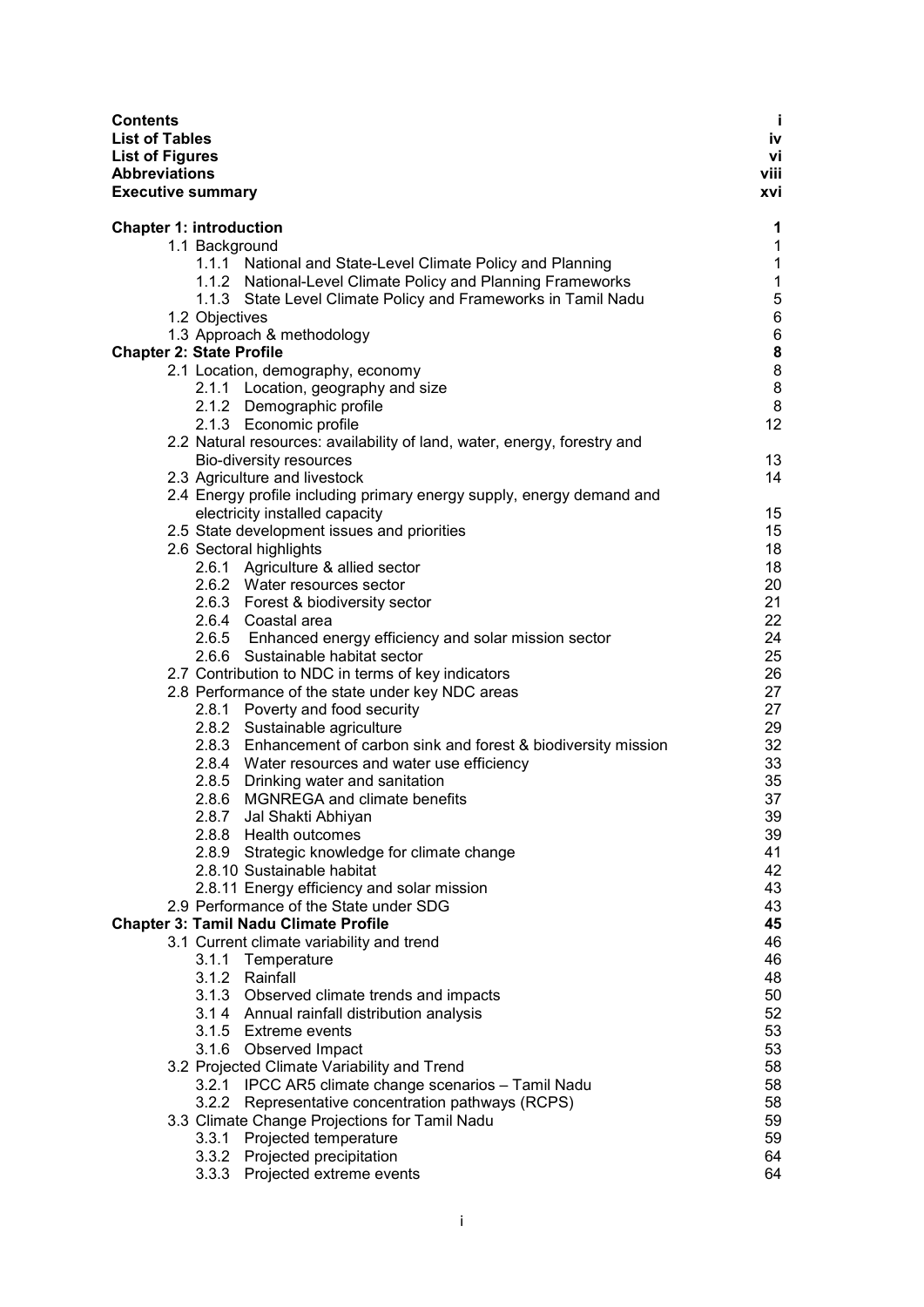|                   | Chapter 4: Climate change risk and vulnerability assessment                                                           | 66         |
|-------------------|-----------------------------------------------------------------------------------------------------------------------|------------|
| 4.1 Vulnerability |                                                                                                                       | 66         |
|                   | 4.2 Sectoral vulnerability & impacts                                                                                  | 66         |
|                   | 4.2.1 Climate change impacts and Vulnerability on sustainable agriculture                                             | 67         |
|                   | 4.2.1.1 Climate Change Impact on Crop Varieties in Tamil Nadu                                                         | 67         |
|                   | 4.2.2 Climate change impact and vulnerability to water resources                                                      | 70         |
|                   | 4.2.3 Climate change impact and vulnerability to forest & biodiversity                                                | 72         |
|                   | 4.2.4 Climate change impact on vulnerability in coastal ecosystem                                                     | 74         |
|                   | 4.2.5 Impacts of climate change on energy sector                                                                      | 78         |
|                   | 4.2.6 Climate change impacts on sustainable habitat sector                                                            | 78         |
|                   | 4.3 Composite vulnerability index                                                                                     | 80         |
|                   | 4.3.1 Current composite vulnerability index                                                                           | 80         |
|                   | 4.3.2 Projected vulnerability profile                                                                                 | 80         |
|                   | 4.4 Stocktaking on vulnerability reduction since earlier version of TNSAPCC                                           | 84         |
|                   | 4.4.1 Climate vulnerability of Tamil Nadu base line 2011 to 2017                                                      | 85         |
|                   | Chapter 5: Climate change strategy - adaptation                                                                       | 90         |
|                   | 5.1 Sustainable agriculture                                                                                           | 90         |
|                   | 5.1.1 Stocktaking                                                                                                     | 90         |
|                   | 5.1.1.1 Progress mapping (in last 5 years                                                                             | 90         |
|                   | 5.1.1.2 Key issues and challenges                                                                                     | 90         |
|                   | 5.1.1.3 Gap/barrier analysis                                                                                          | 91         |
|                   | 5.1.2 Sector Planning                                                                                                 | 94         |
|                   | 5.1.2.1 National and state-level targets and their linkages                                                           | 94         |
|                   | 5.1.2.2 Proposed activities from 2021-30 under agriculture                                                            |            |
|                   | and allied sector                                                                                                     | 95         |
|                   | 5.1.2.3 Priority adaptation actions                                                                                   | 96         |
|                   | 5.2 Water Resources                                                                                                   | 97         |
|                   | 5.2.1 Stocktaking                                                                                                     | 97         |
|                   | 5.2.1.1 Progress mapping (in last 5 years)                                                                            | 97<br>97   |
|                   | 5.2.1.2 Key issues and challenges                                                                                     |            |
|                   | 5.2.2 Gap/Barrier Analysis                                                                                            | 100        |
|                   | 5.2.3 Sector Planning - Strategies for Water Resources<br>5.2.3.1 National and state-level targets and their linkages | 101<br>101 |
|                   |                                                                                                                       | 101        |
|                   | 5.2.3.2 Proposed activities from 2021-30 under water sector                                                           |            |
|                   | 5.2.3.3 Priority adaptation actions                                                                                   | 102<br>104 |
|                   | 5.3 Forest & Biodiversity<br>5.3.1 Stocktaking                                                                        | 104        |
|                   |                                                                                                                       | 104        |
|                   | 5.3.1.1 Progress mapping (in last 5 years)<br>5.3.1.2 Key issues and challenges                                       | 104        |
|                   |                                                                                                                       |            |
|                   | 5.3.1.3 Gap/barrier analysis<br>5.3.2 Sector Planning - Forest and Biodiversity                                       | 106<br>108 |
|                   | 5.3.2.1 National and state-level targets and their linkages                                                           |            |
|                   | 5.3.2.2 Proposed activities from 2021-30 under forest sector                                                          | 108<br>110 |
|                   | 5.3.2.3 Priority adaptation actions                                                                                   | 110        |
|                   | 5.4 Coastal Area Management                                                                                           | 112        |
|                   | 5.4.1 Stocktaking                                                                                                     | 112        |
|                   | Progress mapping (in last 5 years)<br>5.4.1.1                                                                         | 112        |
|                   | 5.4.1.2 Key issues and challenges                                                                                     | 112        |
|                   | 5.4.1.3 Gap/barrier analysis                                                                                          | 113        |
|                   | 5.4.2 Sector Planning - Coastal Area Management                                                                       | 113        |
|                   | 5.4.2.1 National and state-level targets and their linkages                                                           | 113        |
|                   | 5.4.2.2 Proposed activities from 2021-30 under coastal                                                                |            |
|                   | area management                                                                                                       | 114        |
|                   |                                                                                                                       | 114        |
|                   | 5.4.2.3 Priority adaptation actions                                                                                   | 116        |
|                   | 5.5 Strategic Knowledge Management for Climate Change                                                                 | 117        |
| 5.5.1             | Stocktaking                                                                                                           | 117        |
|                   | 5.5.1.1 Progress mapping (in last 5 years)                                                                            | 117        |
|                   | 5.5.1.2 Key issues and challenges<br>5.5.1.3 Gap/barrier analysis                                                     | 118        |
| 5.5.2             | Sector planning - strategic knowledge on climate change                                                               | 118        |
|                   |                                                                                                                       |            |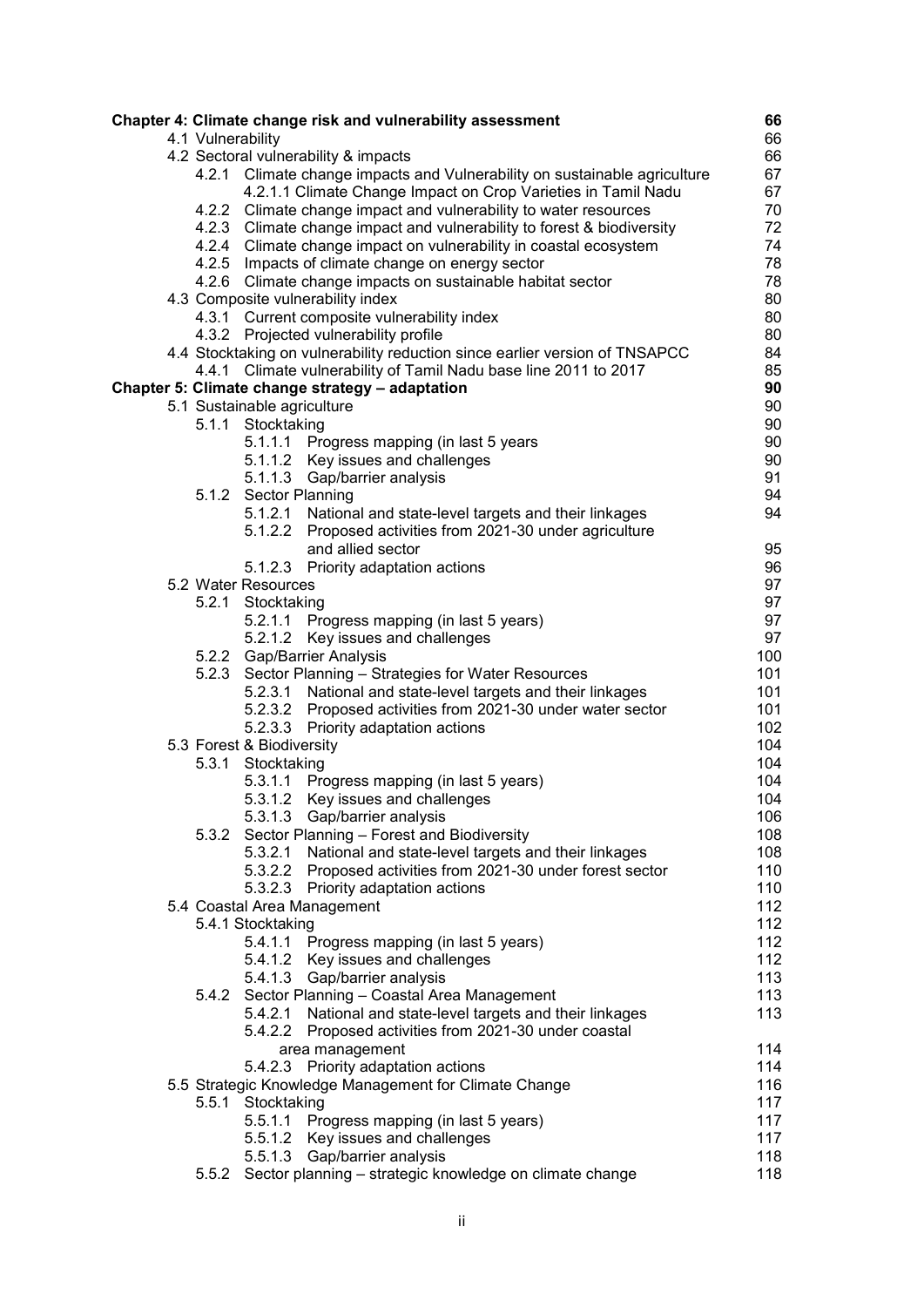|                                   |                  |                             | 5.5.2.1 National and state-level targets and their linkages                     | 118        |
|-----------------------------------|------------------|-----------------------------|---------------------------------------------------------------------------------|------------|
|                                   |                  |                             | 5.5.2.2 Proposed activities from 2021-30 under strategic knowledge              |            |
|                                   |                  |                             | Management sector<br>5.5.2.3 Priority adaptation actions                        | 119<br>119 |
|                                   |                  |                             | 5.6 Disaster Management and Mitigation                                          | 121        |
|                                   |                  |                             |                                                                                 | 121        |
|                                   |                  |                             | 5.6.1 Rationale for inclusion of disaster management and mitigation             |            |
|                                   |                  |                             | 5.6.2 Sector planning: disaster management and mitigation                       | 123        |
|                                   |                  |                             | 5.6.2.1 National and state-level targets                                        | 123        |
|                                   |                  |                             | 5.6.2.2 Proposed activities from 2021-2030                                      | 124        |
|                                   | 5.7 Health       |                             |                                                                                 | 127        |
|                                   |                  |                             | 5.7.1 Rationale for inclusion of health and sanitation                          | 127        |
|                                   |                  |                             | 5.7.2 Sector planning: health and sanitation                                    | 127        |
|                                   |                  |                             | 5.7.2.1 State and National-level targets and their linkages                     | 127        |
|                                   |                  |                             | 5.7.2.2 Proposed activities                                                     | 128        |
|                                   |                  |                             | Chapter 6: Climate Change Strategy - Mitigation                                 | 129        |
|                                   |                  |                             | 6.1 Enhanced energy efficiency and solar mission                                | 129        |
|                                   |                  | 6.1.1 Stocktaking           |                                                                                 | 129        |
|                                   |                  |                             | 6.1.1.1 Progress mapping (in last 5 years)                                      | 129        |
|                                   |                  |                             | 6.1.1.2 Key issues and challenges                                               | 129        |
|                                   |                  |                             | 6.1.1.3 Gap/barrier analysis                                                    | 130        |
|                                   |                  |                             | 6.1.2 Sector planning: energy efficiency and solar energy                       | 131        |
|                                   |                  |                             | 6.1.2.1 National and State-level targets and their linkages                     | 131        |
|                                   |                  |                             | 6.1.2.2 Proposed activities from 2021-30 under energy sector                    | 134        |
|                                   |                  |                             | 6.1.2.3 Priority mitigation actions                                             | 134        |
|                                   |                  | 6.2 Sustainable Habitat     |                                                                                 | 136        |
|                                   |                  | 6.2.1 Stocktaking           |                                                                                 | 136        |
|                                   |                  |                             | 6.2.1.1 Progress mapping (in last 5years)                                       | 136        |
|                                   |                  |                             | 6.2.1.2 Key issues and challenges                                               | 136        |
|                                   |                  |                             | 6.2.1.3 Gap/barrier analysis                                                    | 138        |
|                                   |                  |                             | 6.2.2 Sector planning: sustainable habitat                                      | 139        |
|                                   |                  |                             | 6.2.2.1 National and State-level targets and their linkages                     | 139        |
|                                   |                  |                             | 6.2.2.2 Proposed activities from 2021-30 under sustainable                      |            |
|                                   |                  |                             | habitat sector                                                                  | 140        |
|                                   |                  | 6.2.2.3                     | Priority mitigation actions                                                     | 141        |
| <b>CHAPTER 7: Financing SAPCC</b> |                  |                             |                                                                                 | 142        |
|                                   | 7.1 Synthesis    |                             |                                                                                 | 145        |
|                                   |                  |                             | 7.2 Summary of prioritised interventions for 2021-30                            | 146        |
|                                   |                  |                             | <b>CHAPTER 8: Implementation Mechanism</b>                                      | 151        |
|                                   |                  |                             | 8.1 Implementation arrangement of the TNSAPCC                                   | 151        |
|                                   |                  |                             | 8.2 Proposed activities & implementing agencies                                 | 152        |
|                                   |                  |                             | 8.3 Steering mechanism for TNSAPCC                                              | 159        |
|                                   |                  |                             | <b>CHAPTER 9: Monitoring &amp; Evaluation</b>                                   | 161        |
|                                   | 9.1 Introduction |                             |                                                                                 | 161        |
|                                   |                  |                             | 9.2 Broad indicators for monitoring and evaluating climate change interventions | 162        |
|                                   |                  | 9.3 Institutional mechanism |                                                                                 | 165        |

#### **ANNEXURES**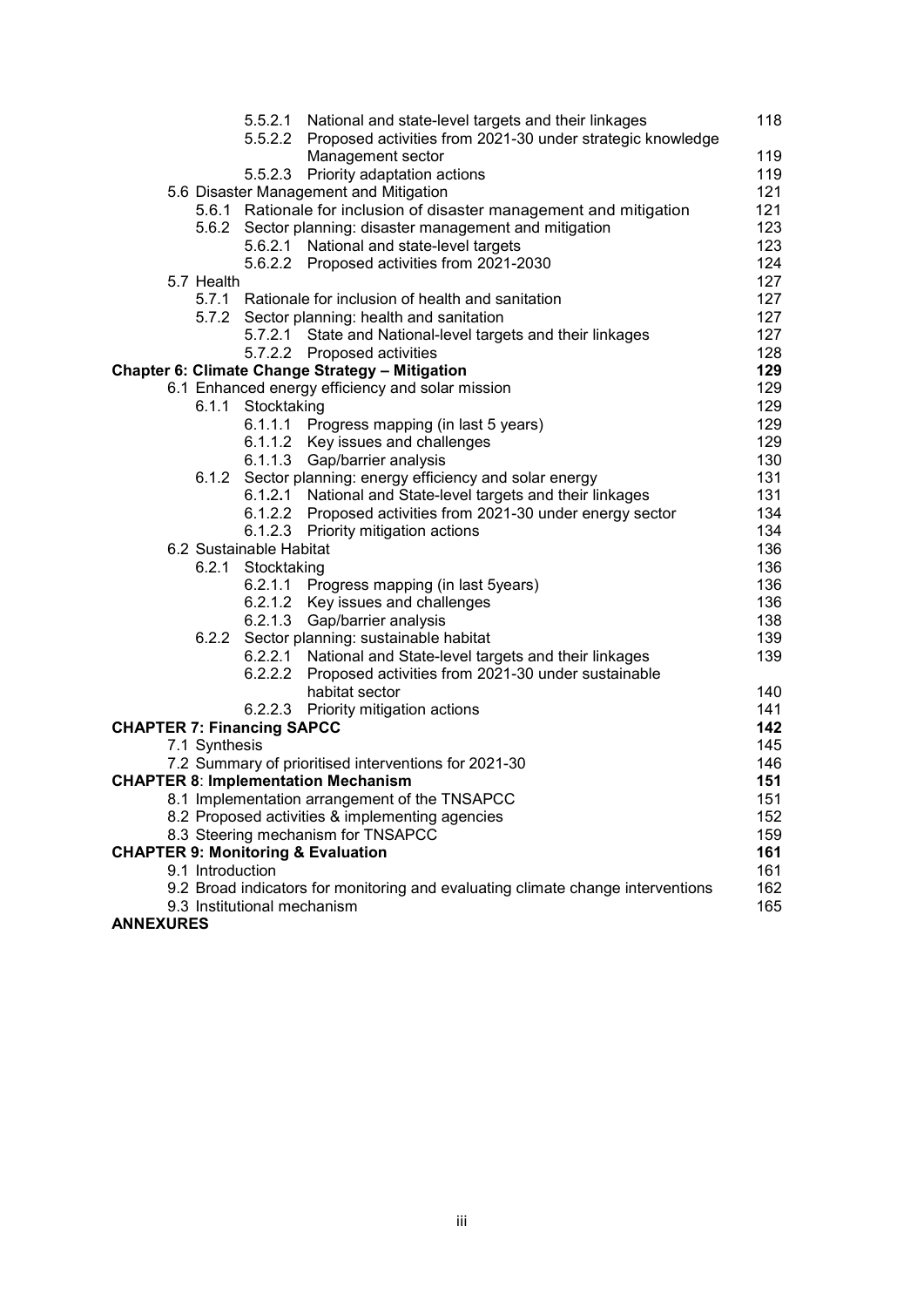| <b>List of Tables</b> |                                                                                                                  |                   |
|-----------------------|------------------------------------------------------------------------------------------------------------------|-------------------|
| 1.1<br>1.2            | Eight Missions of the National Action Plan on Climate Change (NAPCC)<br>India's NDC goals                        | 3<br>$\mathbf{3}$ |
| 2.1                   | Demographic Features of Tamil Nadu as per Census of India, 2001 & 2011                                           | 8                 |
| 2.2                   | Average Wage Earning of Males and Females in Specified Works (2011-12)                                           | 10                |
| 2.3                   | Labor Force Participation Rate for persons aged 15 years and above (2015-16)                                     | 11                |
| 2.4                   | Proportion Unemployed for persons aged 15 years and above (2015-16)                                              | 11                |
|                       |                                                                                                                  | 13                |
| 2.5                   | Land use pattern of Tamil Nadu                                                                                   |                   |
| 2.6                   | Water Source wise net area irrigated                                                                             | 13                |
| 2.7                   | <b>State Statistics for Animal Husbandry</b>                                                                     | 15                |
| 2.8                   | Key Policies and State Performance                                                                               | 15                |
| 2.9                   | Agriculture and Allied Sector - State Profile                                                                    | 18                |
| 2.10                  | Water Sector - State Profile                                                                                     | 20                |
| 2.11                  | <b>Forest and Biodiversity Sector</b>                                                                            | 21                |
| 2.12                  | Coastal Area Management - State Profile                                                                          | 22                |
| 2.13                  | Health Infrastructure in 2017<br>23                                                                              |                   |
| 2.14                  | Enhanced Energy Efficiency and Solar Mission - State Profile                                                     | 25                |
| 2.15                  | Sustainable Habitat Sector- State Profile                                                                        | 25                |
| 2.16                  | Key Indicators with respect to NDC                                                                               | 26                |
| 2.17                  | Total Cropped Area, Gross Irrigated and Un-Irrigated Area in Tamil Nadu                                          | 33                |
| 2.18                  | State-wise ground water resources availability                                                                   | 34                |
| 2.19                  | State-wise ground water resources utilization and stage of development                                           | 34                |
| 2.20                  | Status of ODF under Swachh Bharat Gramin in Tamil Nadu                                                           | 36                |
| 2.21                  | <b>NREGA and Climate benefits</b>                                                                                | 37                |
| 2.22                  | Sector Wise Proposed Total Project Fund and Sharing Pattern for                                                  |                   |
|                       | the year 2017-20 in AMRUT                                                                                        | 42                |
| 2.23                  | Performance of Tamil Nadu under SDG goals                                                                        | 43                |
| 2.24                  | State wise ranking according to performance                                                                      | 44                |
| 3.1                   | Overview of Representative Concentration Pathways (RCPs) adopted by IPCC AR5                                     | 59                |
| 4.1                   | The mean projected crop yield changes under control and $CO2$ simulations                                        | 69                |
| 4.2                   | Future climate projections for Eastern Ghats, Tamil Nadu, India                                                  | 73                |
| 4.3                   | Projection of climate change-induced SLR for the coasts of Tamil Nadu using<br>SimCLIM based on IPCC AR5-RCP 4.5 | 76                |
| 4.4                   | Projection of climate change-induced SLR for the coasts of Tamil Nadu using<br>SimCLIM based on IPCC AR5-RCP 8.5 | 76                |
| 4.5                   | Impacts of climate change on Energy sector and vice-versa                                                        | 78                |
| 4.6                   | Impact of Climate Change on Sustainable Habitat sector                                                           | 79                |
| 4.7                   | Districts current and projected composite vulnerability along with                                               |                   |
|                       | Dis aggregated subcomponents for Tamil Nadu                                                                      | 83                |
| 4.8                   | Indicators for the computation of the combined vulnerability index                                               | 84                |
| 4.9                   | Spatial spread of risk and vulnerability in Tamil Nadu, 2017                                                     | 88                |
| 4.10                  | Spatial Change in Risk and Vulnerability in Tamil Nadu                                                           | 89                |
| 5.1                   | Key issues and Challenges of Agriculture and Allied Sector                                                       | 91                |
| 5.2                   | Key issues and Challenges of Agriculture and Allied Sector                                                       | 92                |
| 5.3                   | State-level targets of relevance to Sustainable agriculture and their linkages to                                |                   |
|                       | national and international goals. SDG-related targets stem from the Planning,                                    |                   |
|                       | Development and Special Initiatives Department's SDG Monitoring Platform.                                        | 95                |
| 5.4                   | Priority activities for Agriculture and Allied Sector                                                            | 96                |
| 5.5                   | Total sectoral demand (MCM)                                                                                      | 97                |
| 5.6                   | Supply/demand and gap percent in 2001 and 2050                                                                   | 98                |
| 5.7                   | Over-exploitation of groundwater in Tamil Nadu                                                                   | 98                |
| 5.8                   | Gap/ Barrier Analysis of Water Sector                                                                            | 100               |
| 5.9                   | State-level targets of relevance to Water Resources and their linkages to                                        |                   |
|                       | National and international goals. SDG-related targets stem from the Planning,                                    |                   |
|                       | Development and Special Initiatives Department's SDG Monitoring Platform.                                        | 101               |
| 5.10                  | Priority activities in Water Sector                                                                              | 103               |
| 5.11                  | Gap/ Barrier Analysis of Forest Sector                                                                           | 106               |
| 5.12                  | State-level targets of relevance to Forests, Ecosystems and Biodiversity                                         |                   |
|                       | and their linkages to national and international goals. SDG-related targets                                      |                   |
|                       | stem from the Planning, Development and Special Initiatives Department's                                         |                   |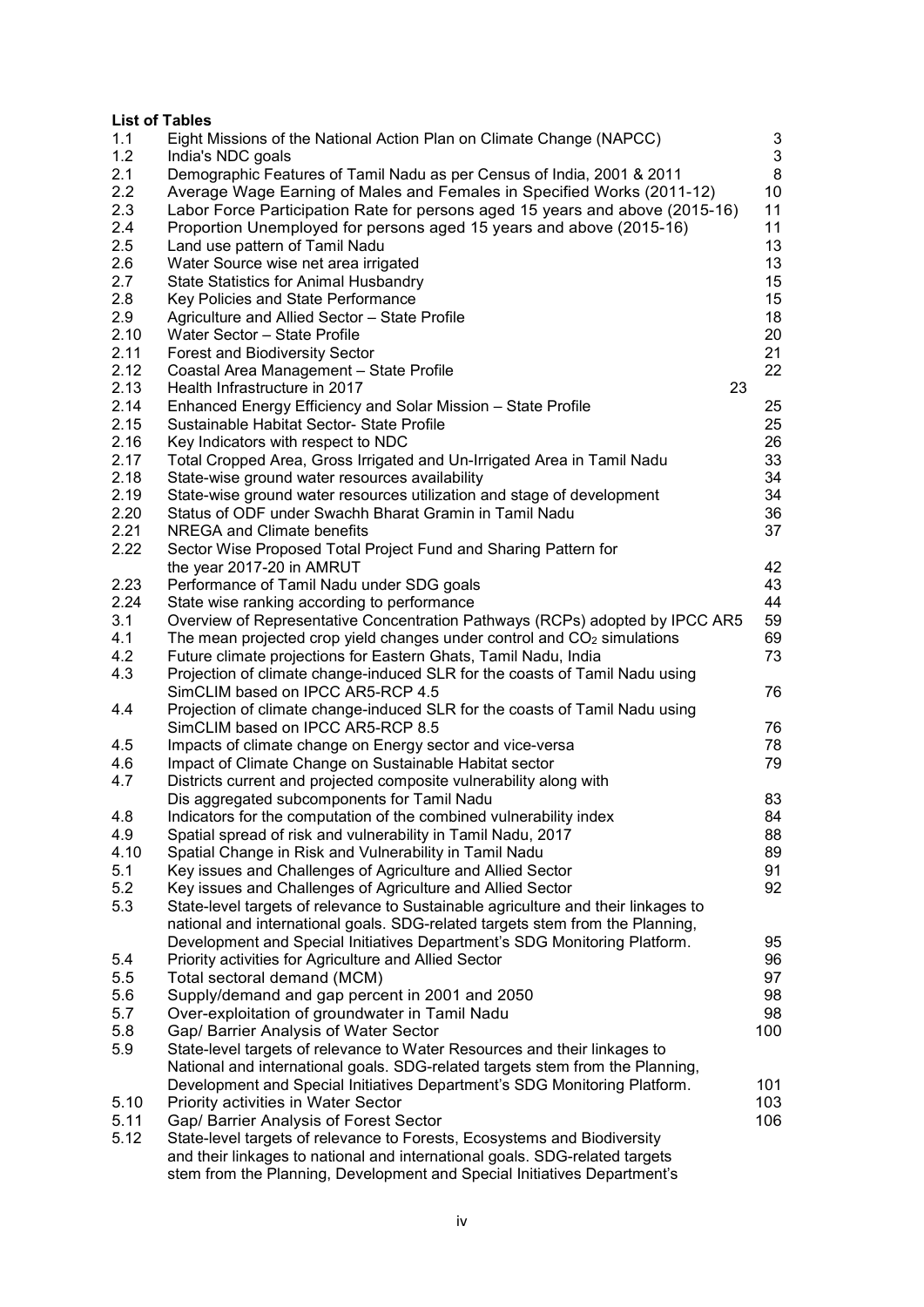|            | SDG Monitoring Platform.                                                                                                      | 109        |
|------------|-------------------------------------------------------------------------------------------------------------------------------|------------|
| 5.13       | Priority activities in Forest Sector                                                                                          | 111        |
| 5.14       | Key Issues and Challenges of Coastal Area Management                                                                          | 112        |
| 5.15       | Gap/ Barrier Analysis of Coastal Area Management Sector                                                                       | 113        |
| 5.16       | State-level targets of relevance to Coastal Zone Management and their                                                         |            |
|            | linkages to National and International goals. SDG-related targets stem                                                        |            |
|            | from the Planning, Development and Special Initiatives Department's                                                           |            |
|            | SDG Monitoring Platform.                                                                                                      | 113        |
| 5.17       | Priority activities of Coastal Area Management Sector                                                                         | 115        |
| 5.18       | Key Issues and Challenges for Strategic Knowledge Management Sector                                                           | 117        |
| 5.19       | Gap/ Barrier Analysis of Strategic Knowledge management Sector                                                                | 118        |
| 5.20       | State-level targets of relevance to Strategic Knowledge of Climate Change                                                     |            |
|            | and their linkages to national and international goals. SDG-related targets                                                   |            |
|            | stem from the Planning, Development and Special Initiatives Department's                                                      |            |
|            | SDG Monitoring Platform.                                                                                                      | 118        |
| 5.21       | Priority activities in Strategic Knowledge Management Sector                                                                  | 120        |
| 5.22       | Risk Identification of Disasters in Tamil Nadu                                                                                | 121        |
| 5.23       | Vulnerable areas of Tamil Nadu                                                                                                | 123        |
| 5.24       | Highlights the key initiatives of the State towards achieving the various                                                     |            |
|            | SDG and NDC commitments that are linked to Disaster Management sector.                                                        | 123        |
| 5.25       | Priority activities in Disaster Management and Mitigation                                                                     | 125        |
| 5.26       | State and National level targets and their linkages                                                                           | 127        |
| 5.27       | Key Issues and Challenges of Gender Sector                                                                                    | 128        |
| 5.28       | Priority activities in Gender Sectors                                                                                         | 128        |
| 6.1        | Key Issues and Challenges of Energy Sector                                                                                    | 130        |
| 6.2        | Gap/ Barrier analysis of Energy Sector                                                                                        | 130        |
| 6.3        | NDC and SDG Commitments and Key State Level Initiatives to comply with                                                        |            |
|            |                                                                                                                               |            |
|            | national pledges. SDG-related targets stem from the Planning, Development                                                     | 131        |
| 6.4        | and Special Initiatives Department's SDG Monitoring Platform.                                                                 | 132        |
|            | Investment target for energy sector till 2023                                                                                 |            |
| 6.5        | Summary of Investments in energy sector till 2023                                                                             | 132        |
| 6.6        | Projected Demand Forecast on constant CAGR basis                                                                              | 133        |
| 6.7<br>6.8 | Priority activities in Energy Sector                                                                                          | 135<br>137 |
|            | Key Issues and Challenges of Sustainable Habitat Sector                                                                       | 138        |
| 6.9        | Gap/ Barrier analysis of Sustainable Habitat Sector<br>NDC and SDG Commitments and Key State Level Initiatives to comply with |            |
| 6.10       |                                                                                                                               |            |
|            | national pledges. SDG-related targets stem from the Planning, Development                                                     |            |
|            | and Special Initiatives Department's SDG Monitoring Platform.                                                                 | 139<br>141 |
| 6.11       | Priority activities in Sustainable Habitat Sector                                                                             |            |
| 7.1        | Key Instruments for Fund Access                                                                                               | 142        |
| 7.2        | Steps for Financing in Climate Change Domain                                                                                  | 144        |
| 7.3        | Sector wise proposed budget for TNSAPCC (2012-17)                                                                             | 146        |
| 7.4        | SDG-NDC linkage of proposed activities                                                                                        | 147        |
| 7.5        | <b>Funding Linkage</b>                                                                                                        | 148        |
| 7.6        | Implementation linkage                                                                                                        | 148        |
| 7.7        | Proposed Budget for next 10 years (2021-2030)                                                                                 | 149        |
| 8.1        | State's priorities under State Mission on Agriculture                                                                         | 153        |
| 8.2        | State's priorities under State Mission on Water                                                                               | 155        |
| 8.3        | State's prioritises under State Mission on Forest                                                                             | 156        |
| 8.4        | State's prioritises under State Mission on Strategic Knowledge                                                                | 157        |
| 8.5        | State's prioritises under State Mission on Coastal Area Management                                                            | 158        |
| 8.6        | State's prioritises under State Mission on Enhanced Energy Efficiency & Solar                                                 | 158        |
| 8.7        | State's prioritises under State Mission on Sustainable Habitat                                                                | 159        |
| 8.8        | Proposed composition and functions of committees for operationalising TNSAPCC                                                 | 160        |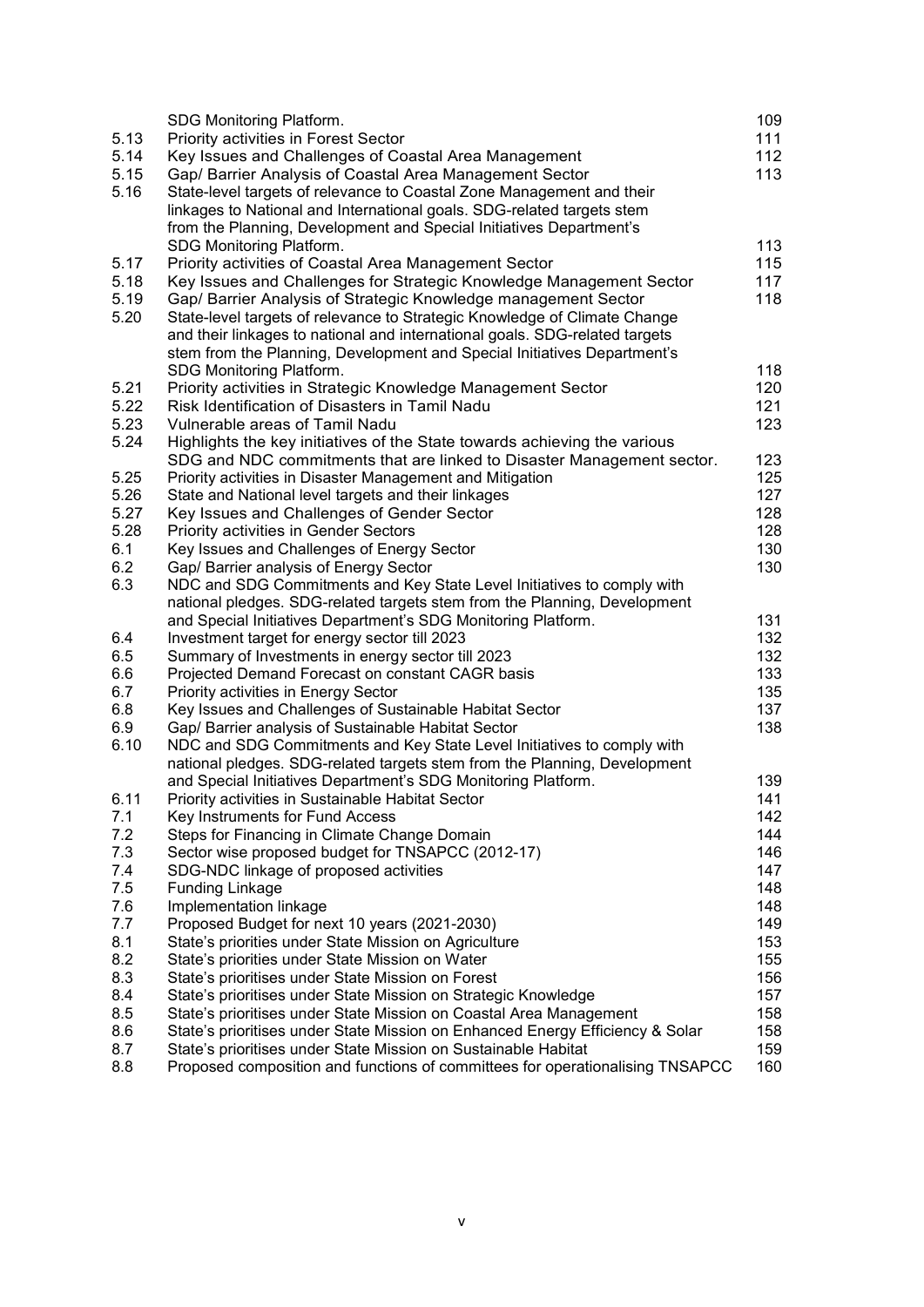## **List of Figures**

| 1.1  | Guiding Principles, from Ministry of Environment, Forest and Climate Change,     |                 |
|------|----------------------------------------------------------------------------------|-----------------|
|      | "A Common Framework for revision of State Action Plan on Climate Change", 2019   | $\overline{2}$  |
| 1.2  | SDG- NDC Linkages for India's First NDC                                          | 4               |
| 1.3  | SDG-NDC-SAPCC Linkages for TNSAPCC                                               | $5\,$           |
| 1.4  | Approach and Methodology                                                         | $\,6\,$         |
| 2.1  | Sex Ratio of Tamil Nadu Vs All India, Census 2011                                | 9               |
| 2.2  | Comparison of Male and Female Literacy Rates of Tamil Nadu Vs All India          | 10              |
| 2.3  | Maternal Mortality Rate of Tamil Nadu Vs All India (2001-2016)                   | 12 <sub>2</sub> |
| 2.4  | Tamil Nadu GSDP at Constant Price (in lakh Rs.)                                  | 12 <sub>2</sub> |
| 2.5  | Status of surveyed Urban Local Bodies for ODF                                    | 24              |
| 2.6  | Percentage of people below poverty line                                          | 27              |
| 2.7  | Allocations, Release and Expenditure under National                              |                 |
|      | Food Security Mission, Tamil Nadu                                                | 28              |
| 2.8  | Allocations, Release and Expenditure under National Food Security Mission, India | 28              |
| 2.9  | <b>Food Grain Productions</b>                                                    | 29              |
| 2.10 | Allocation under National Mission on Sustainable Agriculture, rainfed area       | 30              |
| 2.11 | Allocation and Release under National Mission on Sustainable Agriculture,        |                 |
|      | sub-Mission on agro forestry                                                     | 31              |
| 2.12 | Releases and Expenditures under RashtriyaKrishiVikasYojana, Tamil Nadu           | 31              |
| 2.13 | Soil Samples Collected and Tested                                                | 32              |
| 2.14 | Soil Health Cards Printed and Dispatched                                         | 32              |
| 2.15 | <b>Allocations under CAMPA</b>                                                   | 33              |
| 2.16 | Financial Allocations under Integrated Watershed Management Programme            | 35              |
| 2.17 | Trend of Household Toilet Coverage in Tamil Nadu                                 | 35              |
| 2.18 | Trend of ODF in Tamil Nadu                                                       | 36              |
| 2.19 | Performance of drinking water supply                                             | 37              |
| 2.20 | Expenditure of Major Works taken up under MGNREGA                                | 38              |
| 2.21 | Number of GPs with Nil Expenditure                                               | 38              |
| 2.22 | Percentage of Expenditure againstAvailable Fund                                  | 38              |
| 2.23 | SC, ST Participation in MGNREGA in Tamil Nadu                                    | 39              |
| 2.24 | Under five mortality rates from 1990-2016 for Tamil Nadu and all-India           | 40              |
| 2.25 | Pattern of disease burden in Tamil Nadu                                          | 40              |
| 2.26 | Financial allocation, release and expenditure of the State under NRHM            | 41              |
| 3.1  | Spatial variation in Observed average annual Maximum and Minimum                 |                 |
|      | Temperature for Tamil Nadu (1951 to 2013)                                        | 47              |
| 3.2  | Long term monthly average, maximum and minimum temperature                       |                 |
|      | for Tamil Nadu (1951-2013)                                                       | 48              |
| 3.3  | Characteristics of long term average monthly rainfall distribution               |                 |
|      | for Tamil Nadu (1951-2013)                                                       | 49              |
| 3.4  | Spatial Variation in observed average annual rainfall for                        |                 |
|      | Tamil Nadu (1951-2013) Source:                                                   | 49              |
| 3.5  | Observed average annual maximum temperature of Tamil Nadu (1951-2013)            | 50              |
| 3.6  | Observed average annual minimum temperature of Tamil Nadu (1951-2013)            | 51              |
| 3.7  | Spatial variation in observed annual and seasonal precipitation trend for        |                 |
|      | Tamil Nadu (1951-2013)                                                           | 51              |
| 3.8  | Frequency of scanty, deficient, normal and excess years of annual rainfall -     |                 |
|      | Tamil Nadu's Districts (1951-2013) Source: www.climatevulnerability.in, 2018     | 52              |
| 3.9  | Frequency of scanty, deficient, normal and excess years of annual rainfall -     |                 |
|      | Tamil Nadu's Districts (1951-2013)                                               | 53              |
| 3.10 | Projected Changes in Mean Annual Maximum Temperature for RCP4.5 (top)            |                 |
|      | and RCP 8.5 (bottom)                                                             | 60              |
| 3.11 | Projected change wrt baseline (BL) in annual and seasonal maximum                |                 |
|      | temperature by mid-century (MC) and end of century (EC) under                    |                 |
|      | RCP4.5 (top) and RCP8.5 (bottom)                                                 | 61              |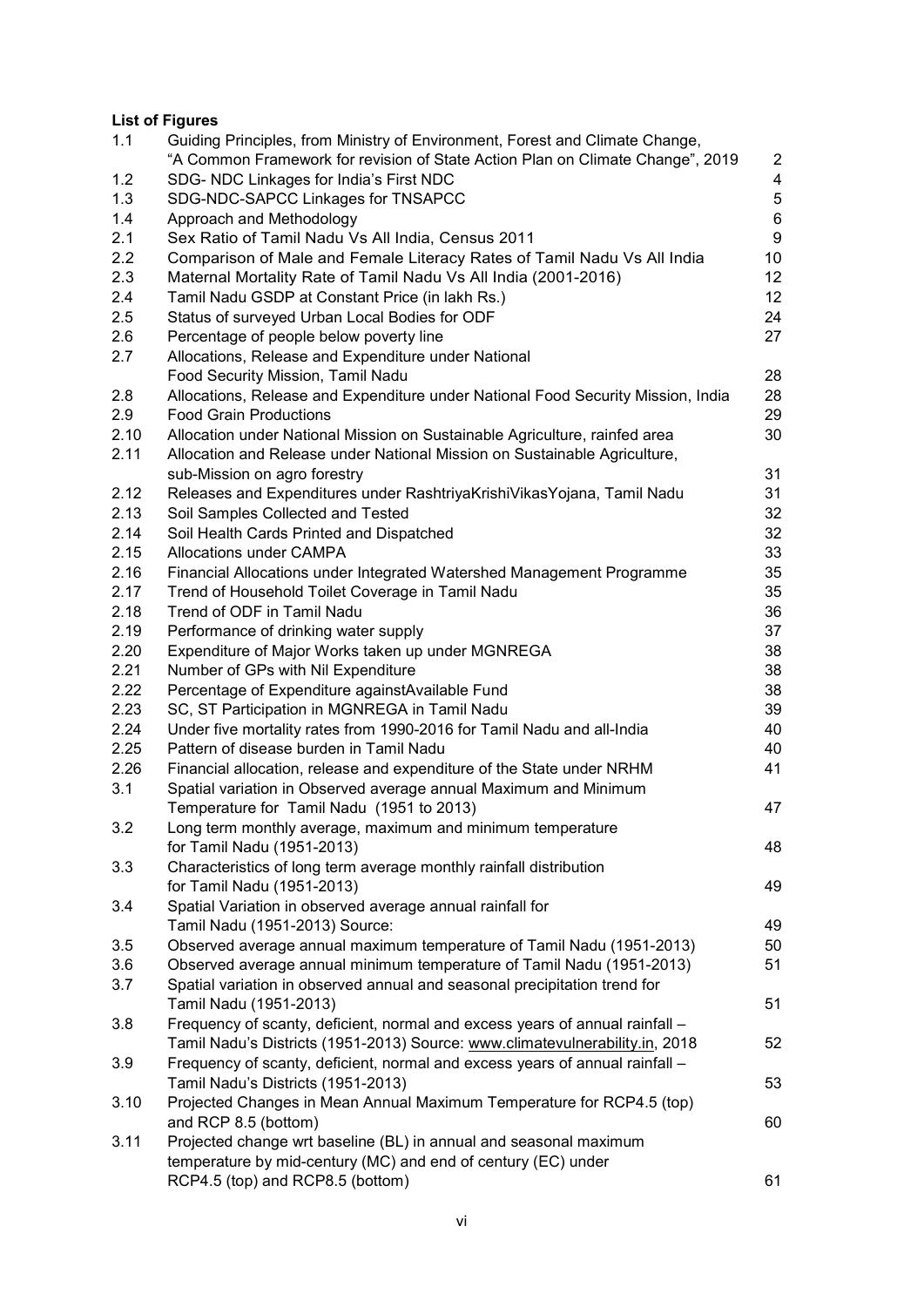| 3.12 | Projected Changes in Annual Minimum Temperature for RCP4.5 (top)                    |     |
|------|-------------------------------------------------------------------------------------|-----|
|      | and RCP 8.5 (bottom)                                                                | 62  |
| 3.13 | Projected change wrt baseline (BL) in annual and seasonal minimum                   |     |
|      | temperature by mid-century (MC) and end of century (EC) under                       |     |
|      | RCP4.5 (top) and RCP8.5 (bottom)                                                    | 63  |
| 3.14 | Projected spatial differences in seasonal precipitation changes for                 |     |
|      | RCP4.5 (top) and RCP8.5 (bottom)                                                    | 65  |
| 4.1  | Agriculture Vulnerability map for districts of Tamil Nadu for current vulnerability | 68  |
| 4.2  | Impacts of changing climate on Maize production in Tamil Nadu                       | 69  |
| 4.3  | Impacts of changing climate on sorghum production in Tamil Nadu                     | 70  |
| 4.4  | Water Resources Vulnerability for Tamil Nadu districts under RCP4.5& RCP8.5         | 71  |
| 4.5  | Temperature and rainfall projection by the end of the century at Eastern Ghats      | 73  |
| 4.6  | Habitat suitability distribution of Semi evergreen forest type                      | 74  |
| 4.7  | Vulnerability of Water, Agriculture, Fisheries and composite                        |     |
|      | vulnerability index of climate variability in the coastal Districts of Tamil Nadu   | 77  |
| 4.8  | Flowchart for Construction of Composite Vulnerability Index                         | 80  |
| 4.9  | Composite Vulnerability Index for Tamil Nadu Districts for Current,                 |     |
|      | Mid and End Century                                                                 | 81  |
| 4.10 | Baseline Vulnerability and Risk Index, 2011                                         | 86  |
| 4.11 | Vulnerability and Risk Index, 2017                                                  | 86  |
| 4.12 | Baseline Risk Index, 2011                                                           | 87  |
| 4.13 | Risk Index, 2017                                                                    | 87  |
| 7.1  | Breakup of climate actions (2012-17)                                                | 145 |
| 7.2  | Allocation and spending by Sector wise budget                                       | 145 |
| 7.3  | Breakup of Climate Actions (2021-30)                                                | 150 |
| 7.4  | Allocation by Nature of activities (2021-30)                                        | 150 |
| 8.1  | Implementation Arrangement of TNSAPCC                                               | 151 |
| 8.2  | Implementation framework of TNSAPCC                                                 | 152 |
| 9.1  | Approach for measuring impact of proposed intervention and its                      |     |
|      | contribution towards NDC and SDG                                                    | 161 |
| 9.2  | SDG-NDC-SAPCC linkages for TNSAPCC 2.0                                              | 165 |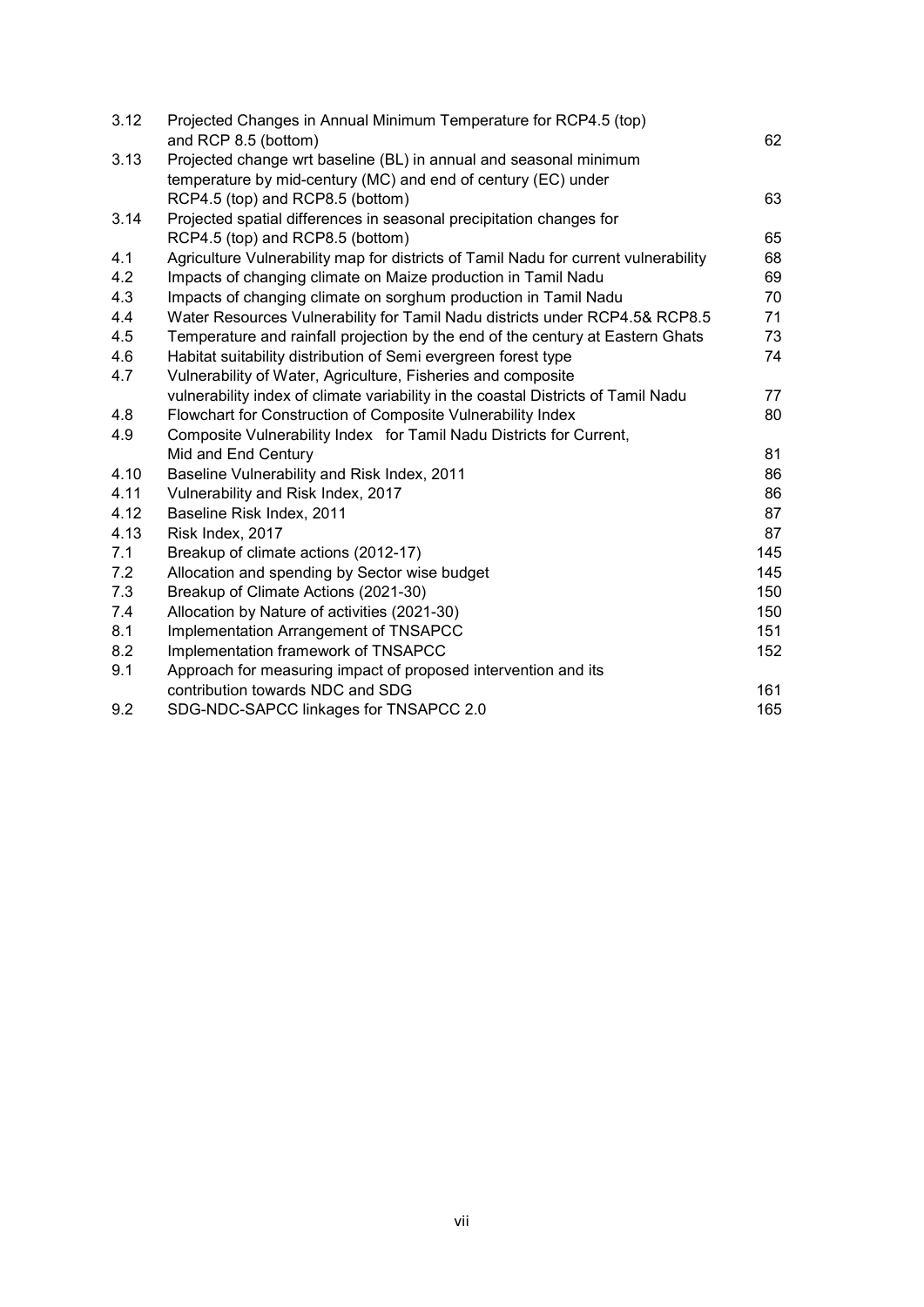# Abbreviations

| <b>AD</b>              | Adaptation                                                       |
|------------------------|------------------------------------------------------------------|
| <b>ADB</b>             | Asian Development Bank                                           |
| <b>AED</b>             | Agricultural Engineering Department, Tamil Nadu                  |
| AG                     | Agriculture                                                      |
| <b>AHP</b>             | Affordable Housing in Partnership                                |
| <b>AIBP</b>            | Accelerated Irrigation Benefits Program                          |
| <b>AMRUT</b>           | Atal Mission for Rejuvenation and Urban Transformation           |
| <b>AR</b>              | Artificial Recharge of groundwater                               |
| <b>AR</b>              | <b>Assessment Report</b>                                         |
| <b>ARC</b>             | <b>Arasu Rubber Corporation</b>                                  |
| <b>ASB</b>             | <b>Annual Severe Bleaching</b>                                   |
| <b>ASCAD</b>           | Assistance to States for Control of Animal Diseases              |
| <b>ASHA</b>            | <b>Accredited Social Health Activist</b>                         |
| <b>AT&amp;C Losses</b> | Aggregate Technical & Commercial losses                          |
| <b>BAU</b>             | <b>Business as usual</b>                                         |
| <b>BCM</b>             | <b>Billion Cubic Metre</b>                                       |
| <b>BEE</b>             | <b>Bureau of Energy Efficiency</b>                               |
| BL                     | <b>Base line</b>                                                 |
| <b>BLC</b>             | <b>Beneficiary Led Construction</b>                              |
| <b>BR</b>              | <b>Biosphere Reserve</b>                                         |
| <b>CAAQMS</b>          | <b>Continuous Ambient Air quality Monitoring Stations</b>        |
| <b>CAD</b>             | <b>Command Area Development</b>                                  |
| <b>CAGR</b>            | <b>Compound Annual Growth Rate</b>                               |
| <b>CAM</b>             | <b>Coastal Area Management</b>                                   |
| <b>CAMPA</b>           | Compensatory Afforestation Management and Planning Authority     |
| CanESM2                | Canadian Earth System Model                                      |
| <b>CASMB</b>           | Centre of Advanced Study in Marine Biology, Annamalai University |
| CB                     | <b>Capacity Building</b>                                         |
| <b>CBRN</b>            | Chemical, Biological, Radiological and Nuclear                   |
| <b>CCA</b>             | <b>Climate Change Adaptation</b>                                 |
| <b>CCAM</b>            | Conformal Cubic Atmospheric Model                                |
| <b>CCA-RAI</b>         | Climate Change Adaptation in Rural Areas of India                |
| <b>CCC&amp;DM</b>      | Centre for Climate Change and Disaster Management                |
| <b>CCKN-IA</b>         | Climate Change Knowledge Network in India Agriculture            |
| <b>CCRCP</b>           | Chennai City River Conservation Project                          |
| <b>CDRRP</b>           | <b>Coastal Disaster Risk Reduction Project</b>                   |
| <b>CEA</b>             | <b>Central Electricity Authority</b>                             |
| <b>CEIG</b>            | Chief Electrical Inspectorate to Government                      |
| <b>CFA</b>             | <b>Central Financial Assistance</b>                              |
| <b>CFA</b>             | <b>Central Financial Assistance</b>                              |
| <b>CGWB</b>            | <b>Central Ground Water Board</b>                                |
| <b>CHC</b>             | <b>Community Health Centre</b>                                   |
| <b>CLSS</b>            | <b>Credit Linked Subsidy Scheme</b>                              |
| <b>CMA</b>             | Commissionerate of Municipal Administration                      |
| <b>CMDA</b>            | Chennai Metropolitan Development Authority                       |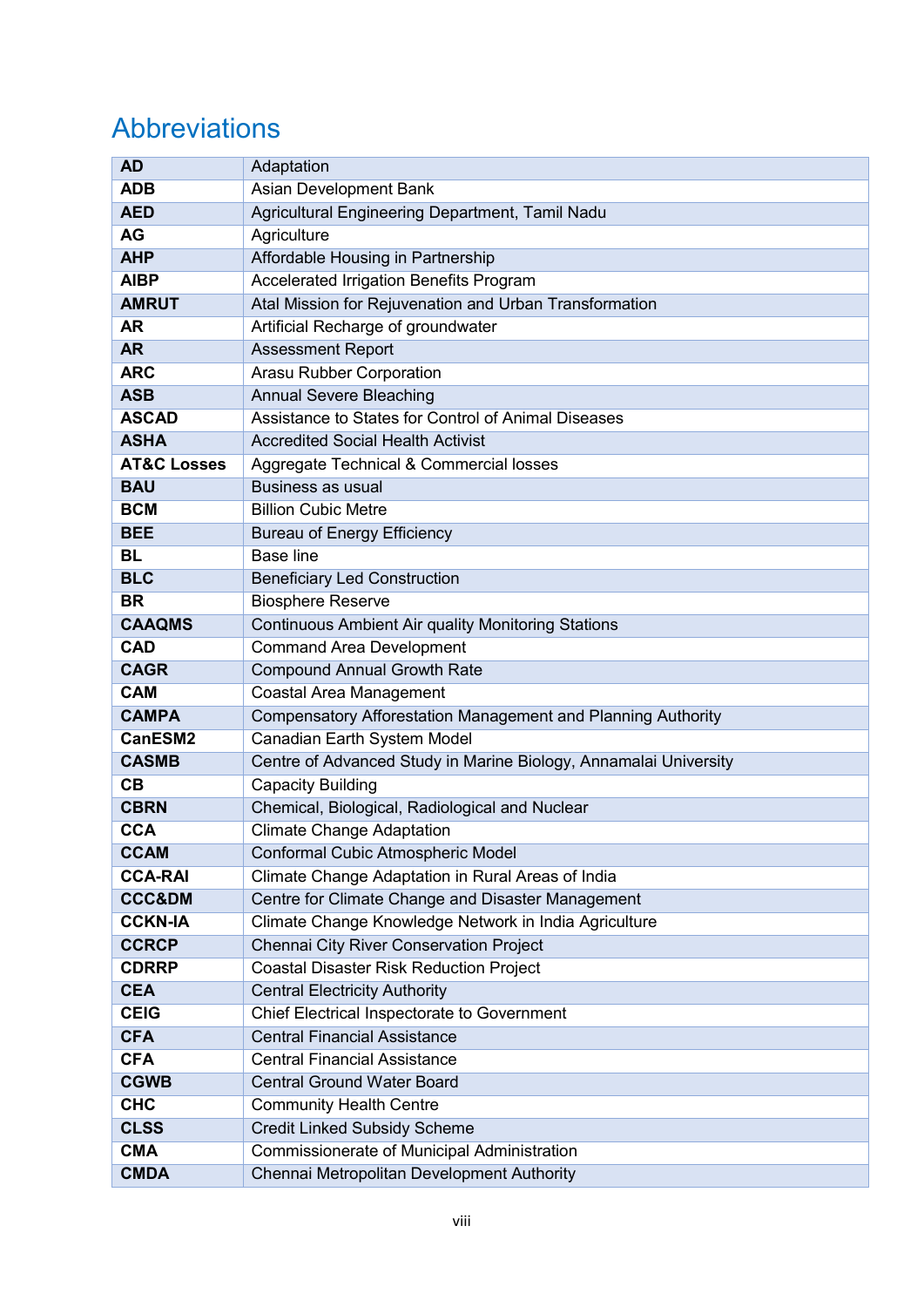| <b>CMDA</b>     | Chennai Metropolitan Development Authority                       |
|-----------------|------------------------------------------------------------------|
| <b>CMFRI</b>    | <b>Central Marine Fisheries Research Institute</b>               |
| <b>CMWSSB</b>   | Chennai Metropolitan Water Supply and Sewerage Board             |
| CO              | Carbon Monoxide                                                  |
| CO <sub>2</sub> | Carbon dioxide                                                   |
| <b>CORDEX</b>   | <b>Coordinated Regional Downscaling Experiment</b>               |
| <b>CPHEEO</b>   | Central Public Health and environmental Engineering Organization |
| <b>CPREEC</b>   | C.P.R. Environmental Education Centre                            |
| <b>CR</b>       | <b>Conservation Reserve</b>                                      |
| <b>CRRT</b>     | <b>Chennai River Restoration Trust</b>                           |
| <b>CRZ</b>      | <b>Coastal Regulation Zones</b>                                  |
| <b>CSIRO</b>    | Commonwealth Scientific and Industrial Research Organisation     |
| <b>CSIS</b>     | <b>Climate Services Information System</b>                       |
| <b>CSMCRI</b>   | Central Salt and Marine Chemicals Research Institute             |
| <b>CSR</b>      | <b>Corporate Social Responsibilities</b>                         |
| <b>CSTEP</b>    | Centre for Study of Science, Technology and Policy               |
| <b>CUF</b>      | <b>Capacity Utilization Factor</b>                               |
| <b>CUMTA</b>    | Chennai unified Metropolitan transport System                    |
| <b>CWC</b>      | <b>Central Water Commission</b>                                  |
| <b>CZMP</b>     | Coastal Zone Management Plan                                     |
| <b>DDUGJY</b>   | Deen Dayal Upadhyaya Gram Jyoti Yojana                           |
| <b>DFFDA</b>    | District Fish Farmers Development Agency                         |
| <b>DFR</b>      | <b>Detailed Feasibility Report</b>                               |
| <b>DHAN</b>     | Development of Humane Action                                     |
| <b>DISCOM</b>   | <b>Distribution Companies</b>                                    |
| <b>DoA</b>      | <b>Department of Agriculture</b>                                 |
| <b>DoAH</b>     | Department of Animal Husbandry                                   |
| <b>DoE</b>      | Department of Environment                                        |
| <b>DoF</b>      | <b>Department of Fisheries</b>                                   |
| <b>DoH</b>      | Department of Horticulture                                       |
| <b>DP</b>       | <b>Demonstration Project</b>                                     |
| <b>DPR</b>      | <b>Detailed Project Report</b>                                   |
| <b>DSM</b>      | Demand Side Management                                           |
| <b>DSS</b>      | <b>Disaster Support System</b>                                   |
| <b>DSSAT</b>    | Decision Support System for Agro technology Transfer             |
| <b>DST</b>      | Department of Science and Technology                             |
| <b>DTCP</b>     | Directorate of Town and Country Planning                         |
| <b>DTP</b>      | Directorate of Town Panchayat                                    |
| <b>DWDA</b>     | Tamil Nadu Water Development Agency                              |
| EC              | <b>End-Century</b>                                               |
| <b>ECBC</b>     | <b>Energy Conservation Building Code</b>                         |
| <b>ECV</b>      | <b>Essential Climate Variable</b>                                |
| <b>EDC</b>      | <b>Eco-Development Committees</b>                                |
| <b>EDL</b>      | <b>Essential Drug List</b>                                       |
| <b>EE</b>       | <b>Energy Efficiency</b>                                         |
| <b>EESL</b>     | <b>Energy Efficiency Services Limited</b>                        |
| <b>EEZ</b>      | <b>Exclusive Economic Zone</b>                                   |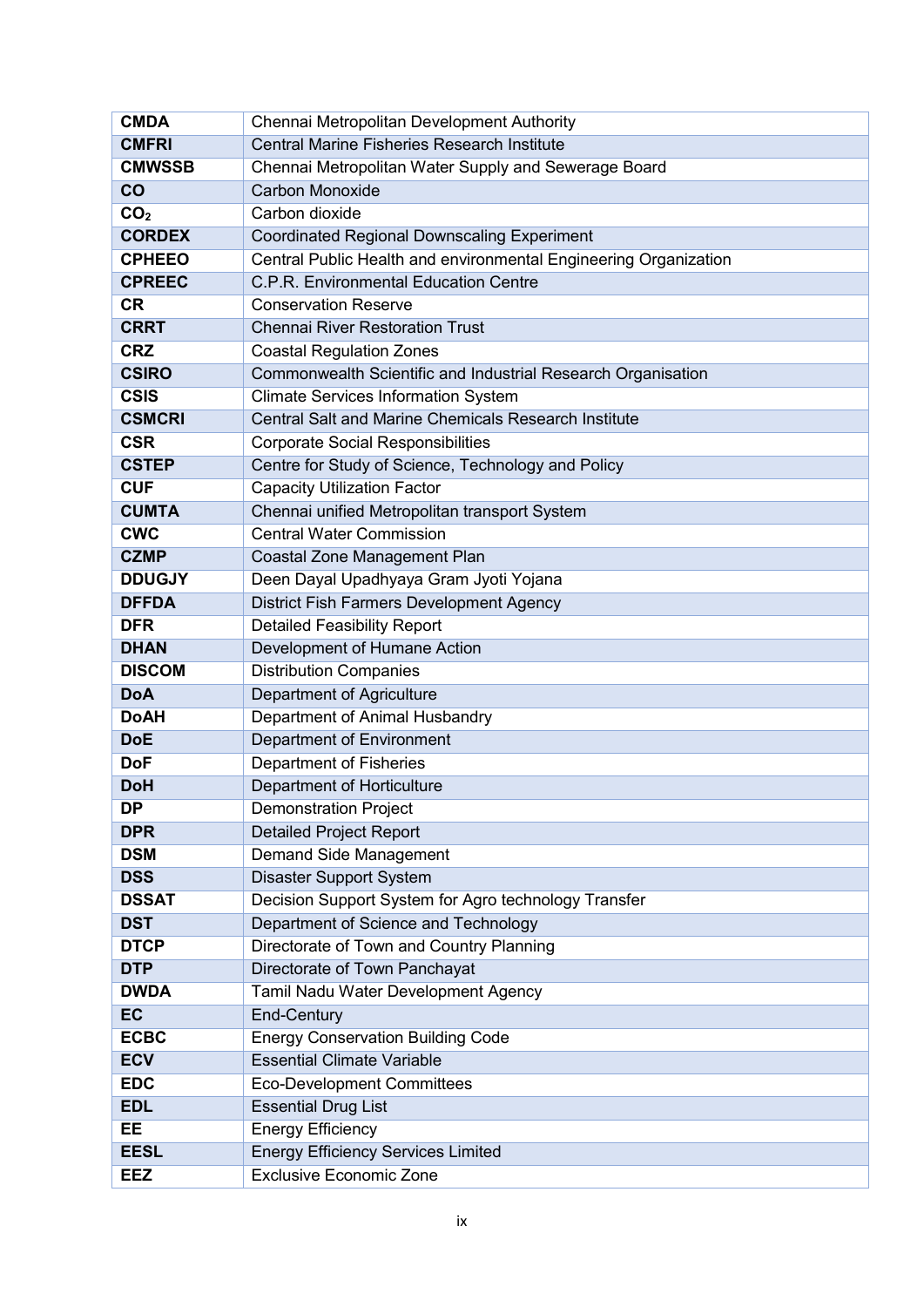| EI<br><b>Emission Intensity</b><br><b>EIDC</b><br><b>Environment Information Dissemination Centres</b> |  |
|--------------------------------------------------------------------------------------------------------|--|
|                                                                                                        |  |
|                                                                                                        |  |
| <b>EM</b><br><b>Efficient Microorganism</b>                                                            |  |
| Environmental Information System, Tamil Nadu<br><b>ENVIS</b>                                           |  |
| Environment Protection and Renewable Energy Development Fund<br><b>EPRED</b>                           |  |
| <b>ES</b><br><b>Energy Efficiency</b>                                                                  |  |
| Expert Team on Climate Change Detection Indices<br><b>ETCCDI</b>                                       |  |
| <b>Environmental Training Institute</b><br><b>ETI</b>                                                  |  |
| <b>Emergency Tsunami Reconstruction Project</b><br><b>ETRP</b>                                         |  |
| <b>Economically Weaker Sections</b><br><b>EWS</b>                                                      |  |
| Faster Adoption and Manufacturing of (Hybrid &) Electric Vehicles<br><b>FAME</b>                       |  |
| <b>FFDA</b><br>Fish Farmer's Development Agency                                                        |  |
| Fisheries and Aquaculture Infrastructure Development<br><b>FIDF</b>                                    |  |
| <b>FR</b><br><b>Forest Resource</b>                                                                    |  |
| <b>FRP</b><br><b>Fiber Reinforced Plastic</b>                                                          |  |
| <b>GCAM</b><br><b>Global Change Assessment Model</b>                                                   |  |
| GCC<br><b>Greater Chennai Corporation</b>                                                              |  |
| <b>GCF</b><br><b>Green Climate Fund</b>                                                                |  |
| <b>GCM</b><br><b>General Circulation Model</b>                                                         |  |
| <b>GDP</b><br><b>Gross Domestic Product</b>                                                            |  |
| <b>GEF</b><br><b>Global Environment Facility Trust Fund</b>                                            |  |
| <b>Global Environmental Monitoring System</b><br><b>GEMS</b>                                           |  |
| <b>GHG</b><br><b>Green House Gas</b>                                                                   |  |
| <b>GIS</b><br>Geographic Information System                                                            |  |
| GIZ<br>Deutsche Gesellschaftfür Internationale Zusammenarbeit                                          |  |
| <b>GKMS</b><br>Gramin Krishi Mausam Seva                                                               |  |
| Gol<br>Government of India                                                                             |  |
| <b>GoM</b><br><b>Gulf of Mannar</b>                                                                    |  |
| <b>GoMBR</b><br>Gulf of Mannar Biosphere Reserve                                                       |  |
| Gulf of Mannar Biosphere Reserve Trust<br><b>GoMBRT</b>                                                |  |
| <b>GoTN</b><br><b>Government of Tamil Nadu</b>                                                         |  |
| <b>GSDP</b><br><b>Gross State Domestic Product</b><br><b>GW</b>                                        |  |
| Giga watt<br><b>GWB</b><br><b>Ground Water Board</b>                                                   |  |
| н<br>High                                                                                              |  |
| <b>HADP</b><br>Hill Area Development Program                                                           |  |
| HC<br>Hydrocarbons                                                                                     |  |
| Human Development Index<br><b>HDI</b>                                                                  |  |
| <b>House Hold</b><br>HH                                                                                |  |
| <b>HIV</b><br>human immunodeficiency virus                                                             |  |
| <b>HTL</b><br>High Tide Line                                                                           |  |
| <b>Health Unit Districts</b><br><b>HUD</b>                                                             |  |
| Tamil Nadu Irrigated Agriculture Modernization and Water Bodies Restoration and<br><b>IAMWARM</b>      |  |
| Management                                                                                             |  |
| <b>IAY</b><br>Indira Awaas Yojana                                                                      |  |
| Indian Council for Agriculture<br><b>ICAR</b>                                                          |  |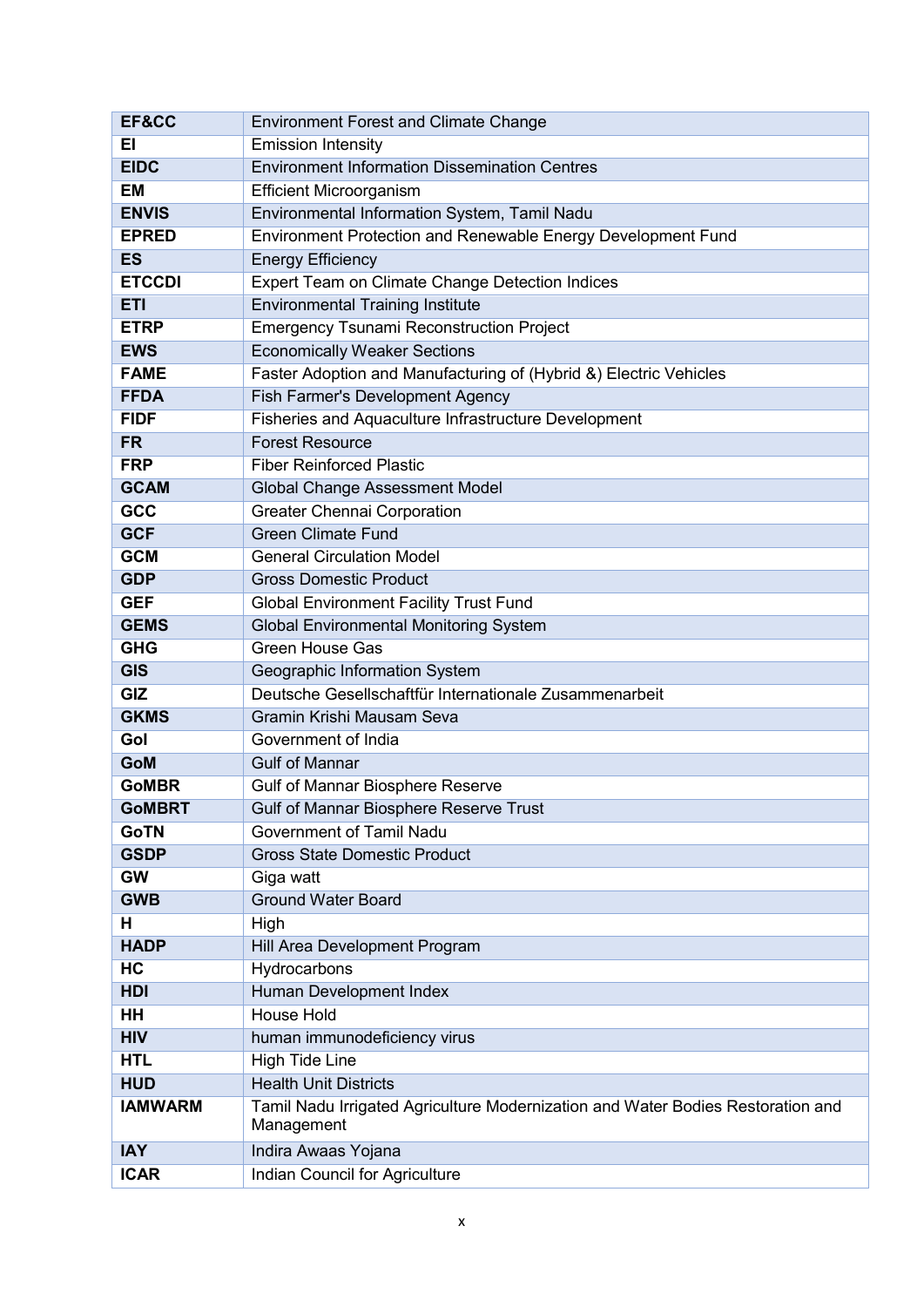| <b>ICZMP</b>  | Integrated Coastal Zone Management Project          |
|---------------|-----------------------------------------------------|
| <b>IDSP</b>   | Integrated Disease Surveillance Project             |
| <b>IDWH</b>   | Integrated Development of Wildlife Habitats         |
| <b>IEC</b>    | Information, Education and Communication            |
| <b>IFGTB</b>  | Institute of Forest Genetics and Tree Breeding      |
| <b>IFPS</b>   | Intensification of Forest Management Scheme         |
| <b>IFS</b>    | <b>Integrated Farming System</b>                    |
| <b>IHHL</b>   | Individual Household Latrines                       |
| <b>IMAGE</b>  | Integrated Model to Assess the Global Environment   |
| <b>IMD</b>    | Indian Metrological Department                      |
| <b>IMR</b>    | <b>Infant Mortality Rate</b>                        |
| <b>IMSWM</b>  | <b>Integrated Municipal Solid Waste Management</b>  |
| <b>IMTI</b>   | Irrigation Management Training Institute, Thuvakudy |
| <b>INGO</b>   | International Non Governmental Organizations        |
| <b>INR</b>    | <b>Indian Rupee</b>                                 |
| <b>INRM</b>   | Integrated Natural Resource Management              |
| <b>IOM</b>    | Institute for Ocean Management                      |
| IP            | <b>Investment Project</b>                           |
| <b>IPCC</b>   | Intergovernmental Panel on Climate Change           |
| <b>IRS</b>    | Institute of Remote Sensing, Anna University        |
| <b>ISBIG</b>  | Incentivization Scheme for Bridging Irrigation Gap  |
| <b>ISET</b>   | Institute for Social and Environmental Transition   |
| <b>ISFR</b>   | India State of Forest Report                        |
| <b>ISSR</b>   | In Situ Slum Redevelopment                          |
| <b>IUCN</b>   | International Union for Conservation of Nature      |
| <b>IUDM</b>   | Integrated Urban Development Mission                |
| <b>IWMP</b>   | Integrated Watershed Management Programme           |
| <b>JF</b>     | January, February                                   |
| <b>JFM</b>    | <b>Joint Forest Management</b>                      |
| <b>JICA</b>   | Japan International Cooperation Agency              |
| <b>JJAS</b>   | June, July, August, September                       |
| <b>JNNURM</b> | Jawaharlal Nehru National Urban Renewal Mission     |
| <b>JSA</b>    | Jal Shakti Abhiyan                                  |
| <b>KfW</b>    | <b>KfW Bankengruppe</b>                             |
| KM            | knowledge management                                |
| <b>KVK</b>    | Krishi Vigyan Kendra                                |
| <b>KWh</b>    | Kilo Watt hour                                      |
| L             | Low                                                 |
| <b>LED</b>    | <b>Light Emitting Diode</b>                         |
| <b>LGBR</b>   | <b>Load Generation Balance Report</b>               |
| <b>LPA</b>    | <b>Long Period Average</b>                          |
| <b>LPCD</b>   | Litres Per Capita per Day                           |
| <b>LPG</b>    | Liquefied petroleum gas                             |
| <b>LTL</b>    | Low Tide Line                                       |
| M             | Medium                                              |
| <b>MAB</b>    | Man and Biosphere                                   |
| <b>MAM</b>    | March, April, May                                   |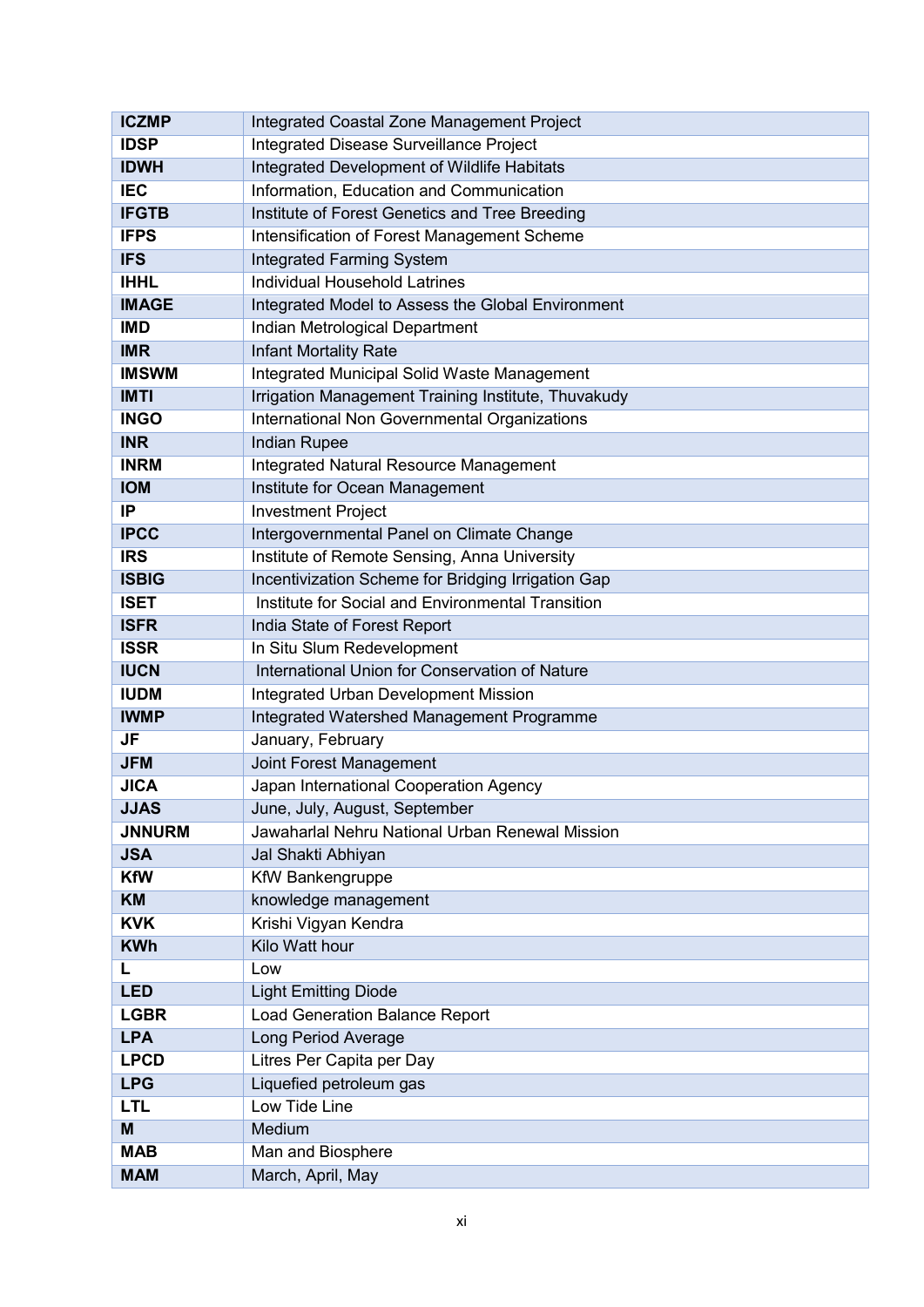| <b>MANAGE</b>  | Ministry of Agriculture and Farmers Welfare                                             |
|----------------|-----------------------------------------------------------------------------------------|
| <b>MaxEnt</b>  | <b>Maximum Entropy</b>                                                                  |
| <b>MC</b>      | Mid-Century                                                                             |
| <b>MCM</b>     | Million cubic metre                                                                     |
| <b>MEEP</b>    | Municipal Energy Efficiency Programme                                                   |
| <b>MESSAGE</b> | Model for Energy Supply Strategy Alternatives and their General Environmental<br>Impact |
| <b>MFP</b>     | <b>Minor Forest Produce</b>                                                             |
| <b>MGNREGS</b> | Mahatma Gandhi National Rural Employment Guarantee Scheme                               |
| MI             | Mitigation                                                                              |
| <b>MIDH</b>    | Mission for Integrated Development of Horticulture                                      |
| <b>MIE</b>     | <b>Multilateral Implementing Entities</b>                                               |
| <b>MINARS</b>  | Monitoring of Indian National Aquatic Resources                                         |
| <b>MIS</b>     | Management Information System                                                           |
| <b>MLCP</b>    | <b>Multi-Level Car Parking</b>                                                          |
| <b>MLD</b>     | Millions of Litres Per Day                                                              |
| <b>MMM</b>     | <b>Multi-Model Mean</b>                                                                 |
| mm             | Milli metre                                                                             |
| <b>MMR</b>     | <b>Maternal Mortality Ratio</b>                                                         |
| MoEF&CC        | Ministry of Environment, Forest and Climate Change                                      |
| <b>MoP</b>     | Ministry of Power                                                                       |
| <b>MPES</b>    | Multi-Purpose Evacuation Shelters                                                       |
| <b>MSP</b>     | Minimum Support Price                                                                   |
| <b>MSSRF</b>   | M.S. Swaminathan Research Foundation                                                    |
| <b>MSW</b>     | <b>Municipal Solid Waste</b>                                                            |
| <b>MTPA</b>    | <b>Million Tons Per Annum</b>                                                           |
| <b>MU</b>      | <b>Million Units</b>                                                                    |
| <b>MW</b>      | Mega Watt                                                                               |
| <b>NAAQM</b>   | National Ambient Air Quality Monitoring                                                 |
| <b>NABARD</b>  | National Bank for Agriculture and Rural Development                                     |
| <b>NADP</b>    | National Agricultural Development Project                                               |
| <b>NAIS</b>    | National Agricultural Insurance Scheme                                                  |
| <b>NAMP</b>    | National Air Quality Monitoring Programme                                               |
| <b>NAP</b>     | National Afforestation Programme                                                        |
| <b>NAPCC</b>   | National Plan Action on Climate Change                                                  |
| <b>NATCOM</b>  | India's Initial National communication                                                  |
| <b>NBA</b>     | <b>National Biodiversity Authority</b>                                                  |
| <b>NCA</b>     | National Commission of Agriculture                                                      |
| <b>NCCR</b>    | <b>National Centre for Coastal Research</b>                                             |
| <b>NCSCM</b>   | National Centre for Sustainable Coastal Management                                      |
| <b>NDA</b>     | <b>National Designated Authority</b>                                                    |
| <b>NDC</b>     | <b>Nationally Determined Contribution</b>                                               |
| <b>NE</b>      | North-East                                                                              |
| <b>NFDB</b>    | National Fisheries Development Board                                                    |
| <b>NFDB</b>    | National Fisheries Development Board                                                    |
| <b>NFHS</b>    | National Family Health Survey                                                           |
| <b>NFSM</b>    | <b>National Food Security Mission</b>                                                   |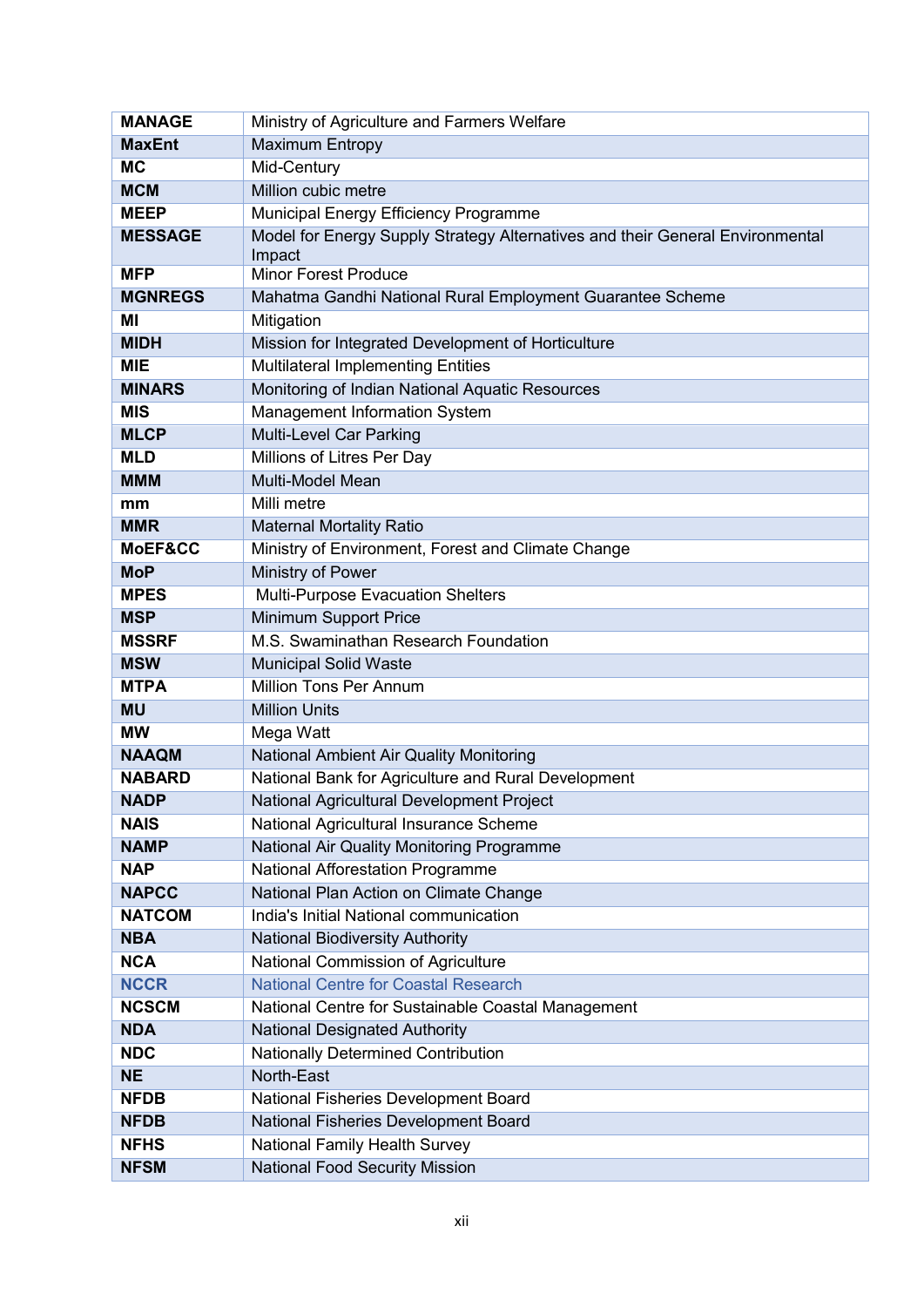| <b>NHM</b>                    | <b>National Horticultural Mission</b>                                                     |  |  |
|-------------------------------|-------------------------------------------------------------------------------------------|--|--|
| <b>NHM</b>                    | <b>National Health Mission</b>                                                            |  |  |
| <b>NICE platform</b>          | Network for Information on Climate (Ex)Change                                             |  |  |
| <b>NICRA</b>                  | National Initiative on Climate Resilient Agriculture                                      |  |  |
| <b>NIE</b>                    | <b>National Implementing Entities</b>                                                     |  |  |
| <b>NIF</b>                    | <b>National Indicator Framework</b>                                                       |  |  |
| <b>NISE</b>                   | National Institute for Solar Energy                                                       |  |  |
| <b>NITI Aayog</b>             | National Institution for Transforming India                                               |  |  |
| <b>NMPB</b>                   | <b>National Medicinal Plants Board</b>                                                    |  |  |
| <b>NMSA</b>                   | National Mission For Sustainable Agriculture                                              |  |  |
| <b>NMSDA</b>                  | National Mission For Sustainable Agriculture Rainfed Area Development                     |  |  |
| <b>NMSKCC</b>                 | National Mission of Strategic Knowledge for Climate Change                                |  |  |
| <b>NP</b>                     | <b>National Park</b>                                                                      |  |  |
| <b>NRCP</b>                   | <b>National River Conservation Plan</b>                                                   |  |  |
| <b>NRDWP</b>                  | National Rural Drinking Water Programme                                                   |  |  |
| <b>NREGA</b>                  | National Rural Employment Guarantee Act                                                   |  |  |
| <b>NRHM</b>                   | <b>National Rural Health Mission</b>                                                      |  |  |
| <b>NRSE</b>                   | New and Renewable Sources of Energy                                                       |  |  |
| <b>NRY</b>                    | Nehru Rozgar Yojana                                                                       |  |  |
| <b>NTFP</b>                   | <b>Non-Timber Forest Products</b>                                                         |  |  |
| <b>NUHM</b>                   | <b>National Urban Health Mission</b>                                                      |  |  |
| <b>NULM</b>                   | <b>National Urban Livelihood Mission</b>                                                  |  |  |
| <b>NWM</b>                    | <b>National Water Mission</b>                                                             |  |  |
| <b>ODF</b>                    | Open Defecation Free                                                                      |  |  |
| <b>OND</b>                    | October, November, December                                                               |  |  |
| <b>OSR</b>                    | Open Space Reservation                                                                    |  |  |
| <b>PA</b>                     | <b>Policy Action</b>                                                                      |  |  |
| <b>PAT</b>                    | Perform, Achieve and Trade                                                                |  |  |
| <b>PEACE</b>                  | Promotion of Energy Audit and Conservation of Energy                                      |  |  |
| <b>PHC</b>                    | <b>Primary Health Centre</b>                                                              |  |  |
| <b>PKVY</b>                   | Paramparagat Krishi VikasYojana                                                           |  |  |
| <b>PMAY</b>                   | Pradhan Mantri AwasYojana                                                                 |  |  |
| <b>PMFBY</b>                  | Pradhan Mantri Fasal Bima Yojana                                                          |  |  |
| <b>PMGSY</b>                  | Pradhan Mantri Gram SadakYojana                                                           |  |  |
| <b>PMKSY</b><br><b>PRECIS</b> | Pradhan Mantri Krishi Sinchayee Yojana<br>Providing Regional Climates for Impacts Studies |  |  |
| <b>PWD</b>                    | <b>Public Works Department</b>                                                            |  |  |
| <b>RADP</b>                   | Rain-fed Area Development Program                                                         |  |  |
| RCA <sub>4</sub>              | Rossby centre regional climate model                                                      |  |  |
| <b>RCM</b>                    | <b>Regional Climate Model</b>                                                             |  |  |
| <b>RCP</b>                    | Representative Concentration Pathway                                                      |  |  |
| <b>RD</b>                     | <b>Research and Development</b>                                                           |  |  |
| <b>RD&amp;PR</b>              | Rural Development & Panchayati Raj Department                                             |  |  |
| <b>REC</b>                    | <b>Rural Electrification Corporation</b>                                                  |  |  |
| REDD+                         | Reducing Emissions from Deforestation in Developing Countries                             |  |  |
| <b>REMO</b>                   | <b>Regional Climate Model</b>                                                             |  |  |
| <b>RKVY</b>                   | Rashtriya Krishi Vikas Yojana                                                             |  |  |
|                               |                                                                                           |  |  |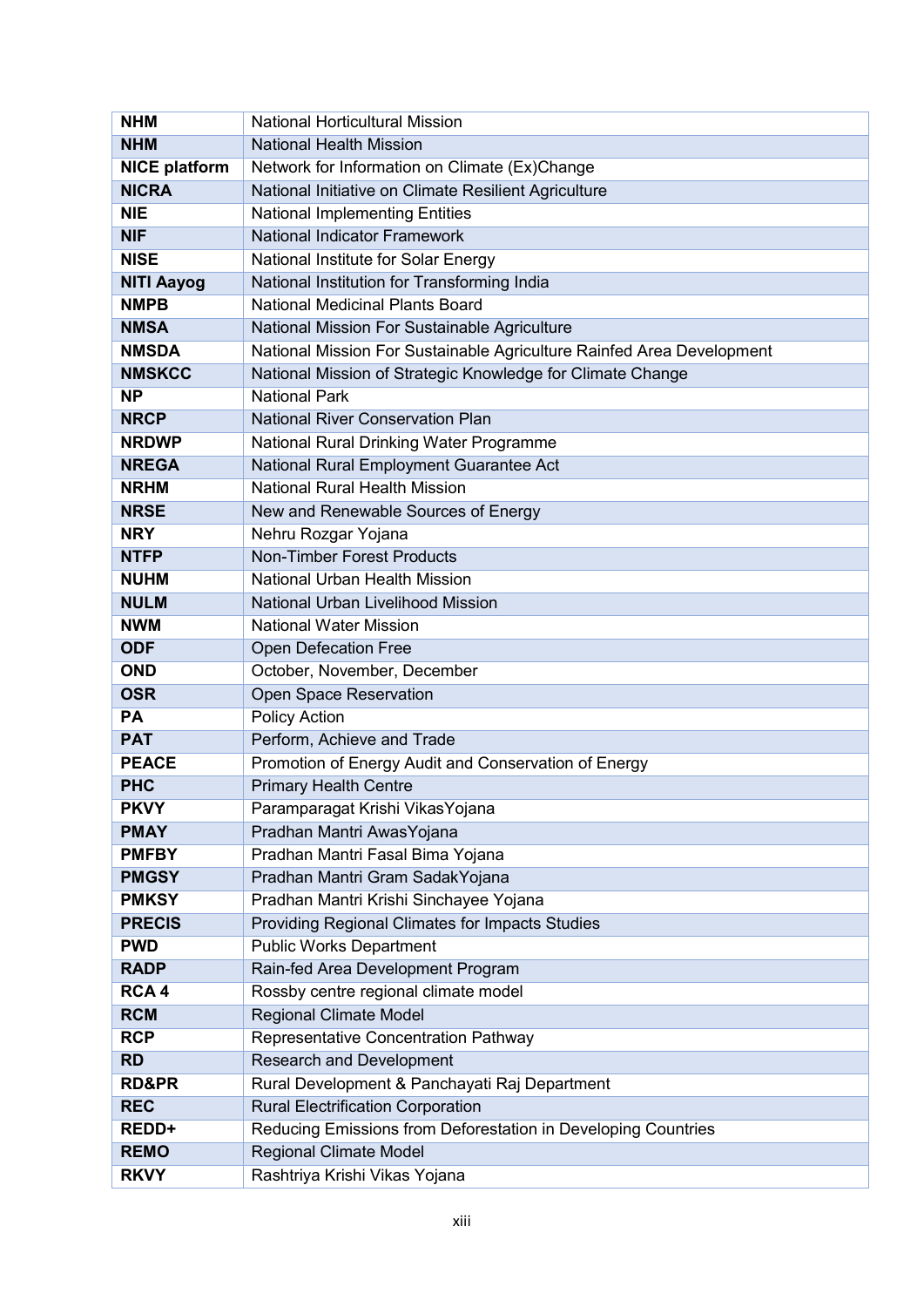| <b>RPO</b>             | Renewable purchase Obligation                              |  |  |
|------------------------|------------------------------------------------------------|--|--|
| <b>RRT</b>             | Rapid Response Teams                                       |  |  |
| <b>RSPM</b>            | Respirable Suspended Particulate Matter                    |  |  |
| <b>RWH</b>             | <b>Rainwater Harvesting</b>                                |  |  |
| <b>SAMP</b>            | Special Area Management Plan                               |  |  |
| <b>SBM</b>             | <b>Swachh Bharat Mission</b>                               |  |  |
| $\overline{\text{SC}}$ | Scheduled caste                                            |  |  |
| <b>SCADA</b>           | <b>Supervisory Control and Data Acquisition</b>            |  |  |
| <b>SDA</b>             | <b>State Designated Agency</b>                             |  |  |
| <b>SDC</b>             | Swiss Agency for Development and Cooperation               |  |  |
| <b>SDG</b>             | Sustainable Development Goals                              |  |  |
| <b>SDMA</b>            | <b>State Disaster Management Authority</b>                 |  |  |
| <b>SDMRI</b>           | Suganthi Devadason Marine Research Institute               |  |  |
| <b>SDRF</b>            | State Disaster Response Fund                               |  |  |
| <b>SECF</b>            | <b>State Energy Conservation Fund</b>                      |  |  |
| <b>SG&amp;SWRDC</b>    | State Ground and Surface Water Resources Date Centre       |  |  |
| <b>SH</b>              | Sustainable Habitat                                        |  |  |
| <b>SHCs</b>            | Soil Health Cards                                          |  |  |
| <b>SHGs</b>            | Self Help Groups                                           |  |  |
| <b>SICOM</b>           | Society for Integrated Coastal Management                  |  |  |
| <b>SKO</b>             | Superior Kerosene Oil                                      |  |  |
| <b>SLNP</b>            | <b>Street Lighting National Programme</b>                  |  |  |
| <b>SLR</b>             | <b>Sea Level Rise</b>                                      |  |  |
| <b>SME</b>             | Small and medium Industries                                |  |  |
| <b>SMHI</b>            | Swedish Metrological and Hydrological Institute            |  |  |
| <b>SPM</b>             | <b>Suspended Particulate Matter</b>                        |  |  |
| Sq.km                  | Square Kilo Metre                                          |  |  |
| <b>SRS</b>             | Sample Registration System                                 |  |  |
| <b>SST</b>             | Sea Surface Temperature                                    |  |  |
| <b>ST</b>              | <b>Scheduled Tribe</b>                                     |  |  |
| <b>SW</b>              | South-West                                                 |  |  |
| <b>SWM</b>             | Solid Waste Management                                     |  |  |
| <b>TAFCORN</b>         | Tamil Nadu Forest Plantation Corporation Limited           |  |  |
| <b>TANGEDCO</b>        | Tamil Nadu Generation and Distribution Corporation Limited |  |  |
| <b>TANII</b>           | <b>Tamil Nadu Innovation Initiatives</b>                   |  |  |
| <b>TANTEA</b>          | Tamil Nadu Tea Plantation Corporation Limited              |  |  |
| <b>TANTRANSCO</b>      | Tamil Nadu Transmission Corporation Limited                |  |  |
| <b>TANUVAS</b>         | Tamil Nadu Veterinary and Animal Sciences University       |  |  |
| <b>TBGP</b>            | Tamil Nadu Biodiversity conservation and Greening Project  |  |  |
| <b>TCMPF</b>           | Tamil Nadu Co-operative Milk Producers' Federation Limited |  |  |
| <b>TDEF</b>            | <b>Tropical Dry Evergreen Forest</b>                       |  |  |
| <b>TEDA</b>            | Tamil Nadu Energy Development Agency                       |  |  |
| <b>TERC</b>            | Tamil Nadu Electricity Regulatory Commission               |  |  |
| <b>TFR</b>             | <b>Total Fertility Rate</b>                                |  |  |
| <b>TMC</b>             | <b>Thousand Million Cubic</b>                              |  |  |
| <b>TN</b>              | <b>Tamil Nadu</b>                                          |  |  |
| <b>TNAMB</b>           | Tamil Nadu Agricultural Marketing Board                    |  |  |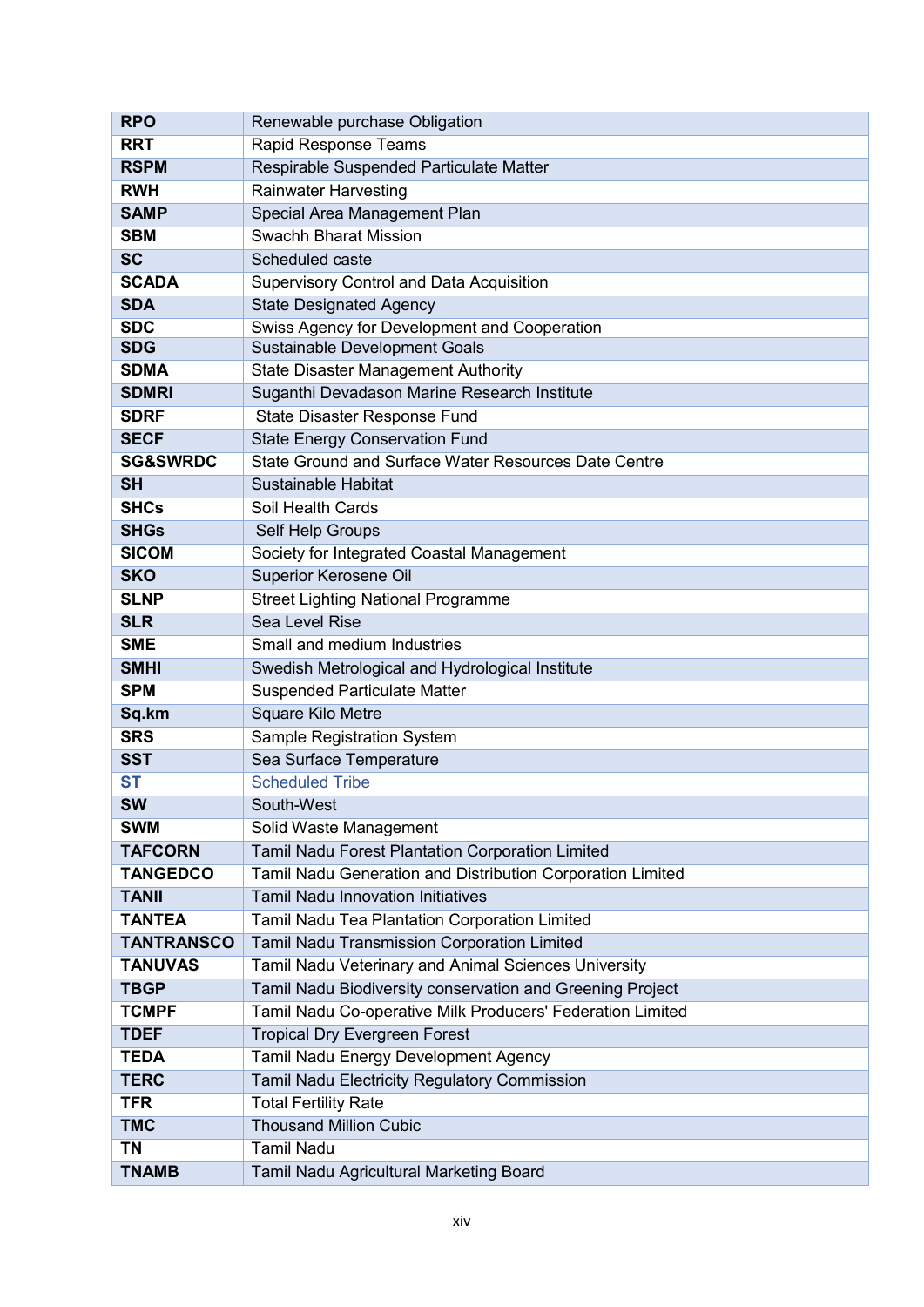| <b>TNAU</b>      | Tamil Nadu Agricultural University                                 |  |  |
|------------------|--------------------------------------------------------------------|--|--|
| <b>TNCDBR</b>    | Tamil Nadu Combined Development and Building Rules, 2019           |  |  |
| <b>TNEB</b>      | <b>Tamil Nadu Electricity Board</b>                                |  |  |
| <b>TNERC</b>     | Tamil Nadu Electricity Regulatory Commission                       |  |  |
| <b>TNFA</b>      | Tamil Nadu Forestry Academy                                        |  |  |
| <b>TNFCRI</b>    | Tamil Nadu Fisheries College and Research Institute                |  |  |
| <b>TNFD</b>      | Tamil Nadu Forest Department                                       |  |  |
| <b>TNHB</b>      | <b>Tamil Nadu Housing Board</b>                                    |  |  |
| <b>TN-ICPP</b>   | Tamil Nadu- Integrated Coastal Protection Plan                     |  |  |
| <b>TNJFU</b>     | Tamil Nadu Dr. J. Jayalalithaa Fisheries University                |  |  |
| <b>TNLDA</b>     | Tamil Nadu Livestock Development Agency                            |  |  |
| <b>TNMSC</b>     | <b>Tamil Nadu Medical Services Corporation</b>                     |  |  |
| <b>TNPCB</b>     | <b>Tamil Nadu Pollution Control Board</b>                          |  |  |
| <b>TNSACS</b>    | <b>Tamil Nadu State AIDS Control Society</b>                       |  |  |
| <b>TNSAMB</b>    | Tamil Nadu State Agricultural Marketing Board                      |  |  |
| <b>TNSAPCC</b>   | Tamil Nadu State Action Plan on Climate Change                     |  |  |
| <b>TNSCB</b>     | <b>Tamil Nadu Slum Clearance Board</b>                             |  |  |
| <b>TNSGDC</b>    | Tamil Nadu Surface and Groundwater Data Centre                     |  |  |
| <b>TNSLURB</b>   | Tamil Nadu State Land Use Research Board                           |  |  |
| <b>TNSPCB</b>    | <b>Tamil Nadu State Pollution Control Board</b>                    |  |  |
| <b>TNSUDP</b>    | Tamil Nadu Sustainable Urban Development Project                   |  |  |
| <b>TNUDP III</b> | Third Tamil Nadu Urban Development Project                         |  |  |
| <b>TNUIFSL</b>   | Tamil Nadu Urban Infrastructure Financial Services Limited         |  |  |
| <b>TOF</b>       | <b>Trees Outside Forests</b>                                       |  |  |
| <b>TPP</b>       | <b>Thermal Power Plants</b>                                        |  |  |
| <b>TRANSTAN</b>  | <b>Transplant Authority of Tamil Nadu</b>                          |  |  |
| <b>TSPM</b>      | <b>Total Suspended Particulate Matter</b>                          |  |  |
| <b>TWAD</b>      | Tamil Nadu Water Supply and Drainage Board                         |  |  |
| <b>TWAD</b>      | Tamil Nadu Water and Drainage Board                                |  |  |
| <b>UDAY</b>      | Ujjwal DISCOM Assurance Yojana                                     |  |  |
| <b>UIDSSMT</b>   | Urban Infrastructure Development Scheme for Small and Medium Towns |  |  |
| <b>UJALA</b>     | Unnat Jyoti by Affordable LEDs for All                             |  |  |
| <b>ULB</b>       | <b>Urban Local Bodies</b>                                          |  |  |
| <b>UNDP</b>      | United Nations Development Programme                               |  |  |
| <b>UNESCO</b>    | United Nations Educational, Scientific and Cultural Organization   |  |  |
| <b>USD</b>       | <b>United State Dollar</b>                                         |  |  |
| <b>VAMBAY</b>    | Vaalmiki Ambedkar Awas Yojana                                      |  |  |
| <b>WALAMTARI</b> | Water and Land Management Research Institute, Hyderabad            |  |  |
| <b>WALMI</b>     | Water & Land Management Institute, Aurangabad                      |  |  |
| <b>WB</b>        | <b>World Bank</b>                                                  |  |  |
| <b>WBCIS</b>     | Weather Based Crop Insurance Scheme                                |  |  |
| <b>WLS</b>       | <b>Wildlife Sanctuary</b>                                          |  |  |
| <b>WR</b>        | <b>Water Resource</b>                                              |  |  |
| <b>WRD</b>       | <b>Water Resources Department</b>                                  |  |  |
| <b>WRO</b>       | <b>Water Resource Organization</b>                                 |  |  |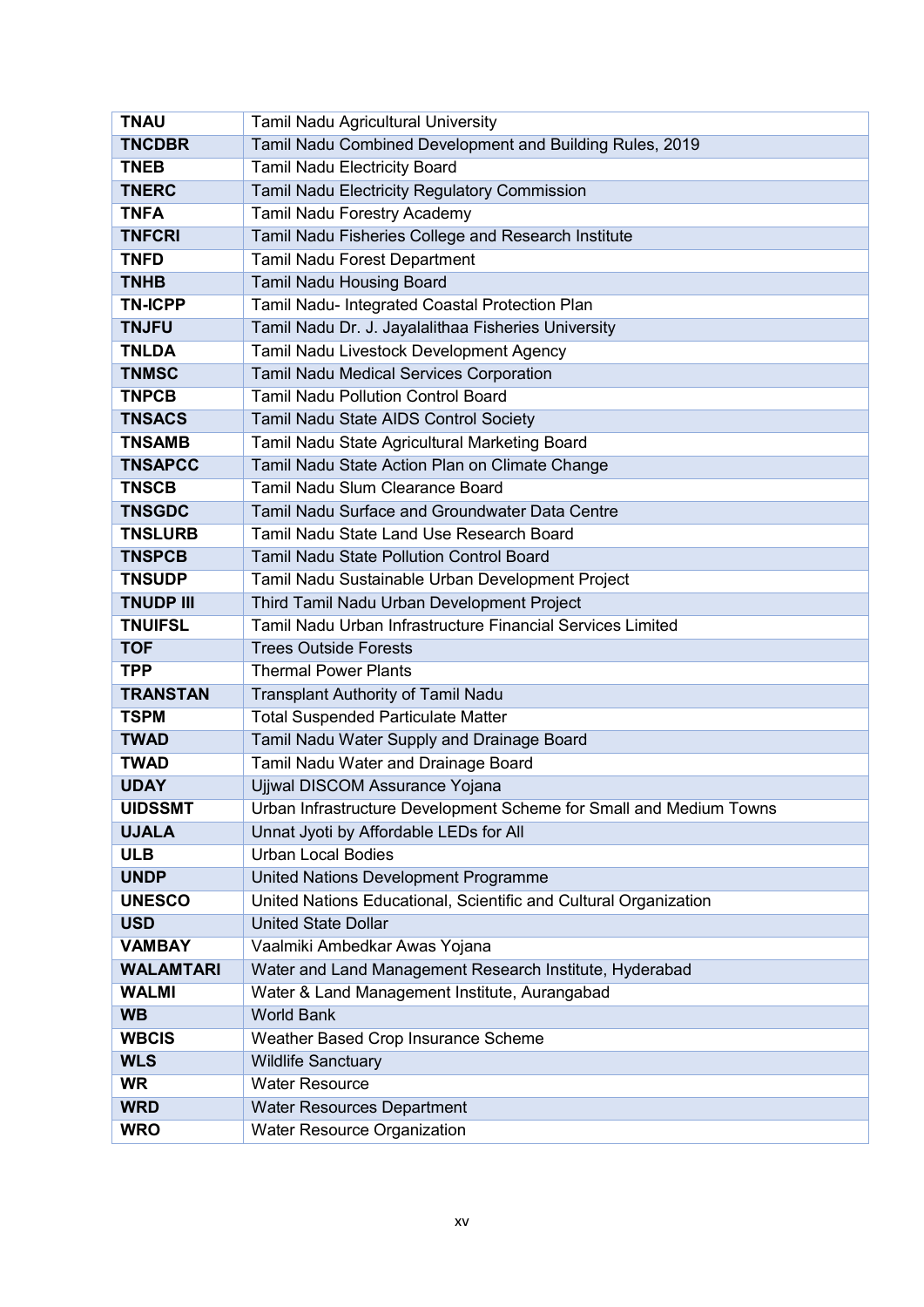## Executive Summary

In 2019, climate change is an undisputed reality causing severe impacts on the natural environment, human lives, and economic assets and activities, thus posing an urgent need for ambitious mitigation and effective adaptation action. Both of these, in turn, need to be well planned and coordinated for maximum efficiency, in particular in contexts with competing development pressures and needs.

In this aspect, sub-national planning of action on climate change is a necessary extension of national-level planning, in particular in federal countries like India. India's **National Action Plan on Climate Change (NAPCC)** outlines for addressing climate-related challenges through National Missions. **State Action Plans on Climate Change (SAPCC)** are required to effectively ensure that objectives are aligned with national and regional development priorities. Tamil Nadu State Action Plan on Climate Change (TNSAPCC), launched in 2015, which provided the first State-wide and cross-sectoral climate change impact and vulnerability assessment, and formulated adaptation and mitigation strategies to be carried out by the State Government Departments. These strategies, in turn, were organized into seven **State Sectors**, aligned with the eight National NAPCC Missions.

Since the formulation of the TNSAPCC, important changes have impacted the realm of climate change policy planning. Not only have the science, knowledge and understanding of climate change evolved at the global and at the regional level, but so has the policy context, with the ratification of important development and climate goals at the International level, such as the Sustainable Development Goals (SDGs) and the Paris Agreement temperature and adaptation goals. Related all-Indian commitments, such as those in the **Nationally Determined Contribution**, and Tamil Nadu State's goals, such as localised SDG targets in the **SDG Vision 2030**, pose the need for an evolving, appropriate climate change action planning process. Similarly, State also involves (or) launches many important flagship schemes are of utmost importance to climate change action. In the light of these developments, the TNSAPCC2.0 at hand was developed to reflect this changing context and enhance effective mitigation and adaptation planning and action. It takes stock of the degree of TNSAPCC implementation, and uses lessons learnt for future climate change action planning for the period 2020 –2030.

Tamil Nadu is a diverse State in terms of geographic features and natural resource endowments, and among the most progressive States in India in terms of economic and social circumstances. The "Vision Tamil Nadu 2023" moves towards an Accelerated, Innovative and Inclusive Growth. As evidenced by Tamil Nadu's rich history, it's economic and social fabric has evolved under stable environmental conditions over many centuries. Tamil Nadu's climate is shaped by spatial differences between plain, Coastal and mountainous regions and by four distinct seasons – The highest value attained for maximum temperature 34.7degree Centigrade is in the pre- monsoon season (March, April, May ) while its lowest maximum value (29.8 degree Centigrade) is attained in Post monsoon season. A rainy season accounting for the bulk of annual rainfall 50 percent during Post Monsoon (October, November and December), and a Monsoon season from June to September which contribute 34 percent. However, the latest scientific assessments evidence changes in climatic conditions, with inter alia0.6 °C increase in minimum temperatures regionally and spatially distinct changes in rainfall amount and intensity robustly detectable since 1950s.

While the magnitude of future change is surrounded by uncertainty related to different sources, a further intensification of these trends seems likely, with seasonal maximum/ minimum temperature increases of 1.7°C/ 3.4 °C (mitigation scenario) to 2.2°C/ 3.8°C (high emission scenario) projected by the mean of the regional climate models. Rainfall projections, which are surrounded by higher levels of uncertainty, suggest slight increases in total annual rainfall under the different scenarios. Changes are, however, more pronounced for certain seasons and regions, with the monsoon and post-monsoon season becoming wetter and the winter and pre-monsoon season become drier.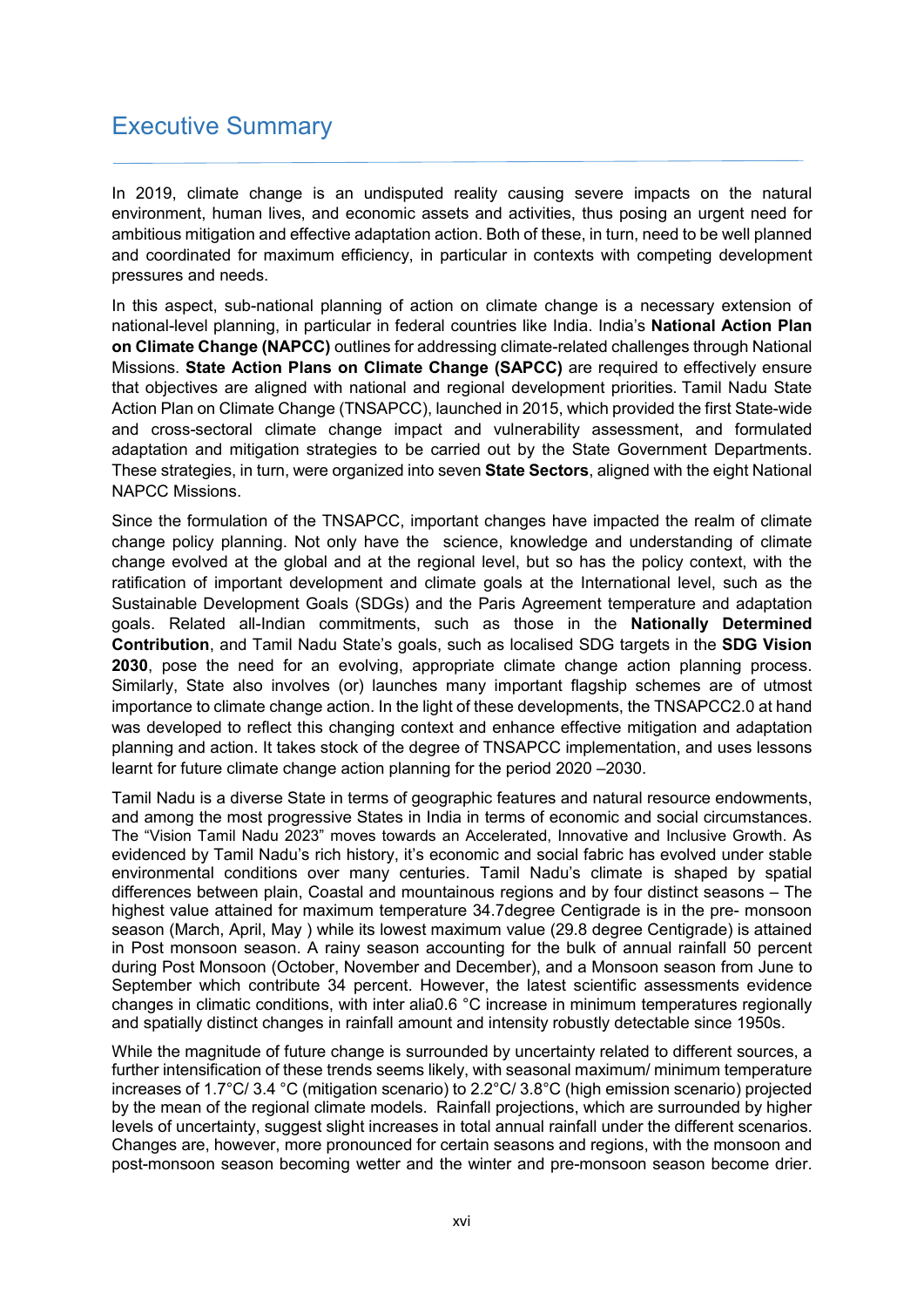Changes in rainfall intensity and extreme precipitation events are moreover likely but uncertain in magnitude.

Observed and projected changes in climatic conditions expose different socio-economic systems or sectors of economic activity to the risk of disruption. Sectoral vulnerabilities arise from observed and projected undesirable climate change impacts, and include threats to ecosystem services and species habitats (forest and biodiversity sector), decreasing crop and animal yields due to unfavorable heat conditions and precipitation events (agricultural sector), increases in the volatility of water availability (water resources), increases in the occurrence of both vector-borne and respiratory diseases (health sector), reduced energy system reliability due to (hydrological) extreme events and demand changes (energy sector), and exponential health and extreme event damages related to urbanization in an extreme climate (urban sector). Sectoral vulnerabilities can further be aggregated, and spatial information on aggregate climate change vulnerability is a useful input to stocktaking and adaptation prioritization – in fact, increases in indicators of aggregate vulnerability found here suggests the need for enhanced adaptation measures.

Given this ever more urgent need for adaptation, and the fact that a comparison of planned **TNSAPCC** strategies and a record of departmental activities during the TNSAPCC period shows an at best partial implementation of the former, this document then identifies forward-looking strategies and actions that will enhance the fulfillment of the five adaptation-related TNSAPCC State sectors, namely the Sustainable Agriculture, Water Resources, Forest & Biodiversity, Coastal Area Management and Strategic Knowledge Management. Similarly, forward-looking mitigation strategies are defined that will contribute to the fulfillment of the Enhanced Energy Efficiency and State Solar Mission, as well as the State Mission on Sustainable Habitat.

The elaboration of these strategies in a participatory process led by nodal and line departments – along with the identification of responsible line departments - ensure ownership of these strategies by the key actors. Their design and selection in a manner that maximizes their contribution towards Tamil Nadu's 2030 SDG targets and the Indian NDC goals, as well as synergies with ongoing initiatives such as the central and State programmes and schemes, facilitates mainstreaming and warrants financing and rapid implementation. Moreover, the design and selection of prioritized adaptation and mitigation measures was based on an analysis of key barriers preventing more substantial progress on TNSAPCC implementation, so that learning from the TNSAPCC period are properly incorporated.

While a longer list of useful strategies and activities is presented, a shortlist of five to six prioritized strategies/ activities is proposed for each of the seven State sectors. At State, the implementation of **TNSAPCC2.0** strategies and activities will be overseen by the TNSAPCC Steering Committee (chaired by the Chief Secretary) and the nodal department (Department of Environment). While each proposed strategy/ activity is clearly assigned to a responsible line department, all strategies/ activities under a particular sector are moreover handled and coordinated by a nodal mission department (Sustainable Agriculture – Department of Agriculture, Water Resources -Institute of Water Studies- Public Works Department, Forest and Biodiversity- Tamil Nadu Forest Department, Coastal Area Management- Department of Environment and Strategic Knowledge Management – Centre for Climate Change and Disaster Management, Enhanced Energy Efficiency and State Solar Mission – Tamil Nadu Energy Development Agency, Sustainable habitat **–**Chennai Metro Water Supply and Sewage Board).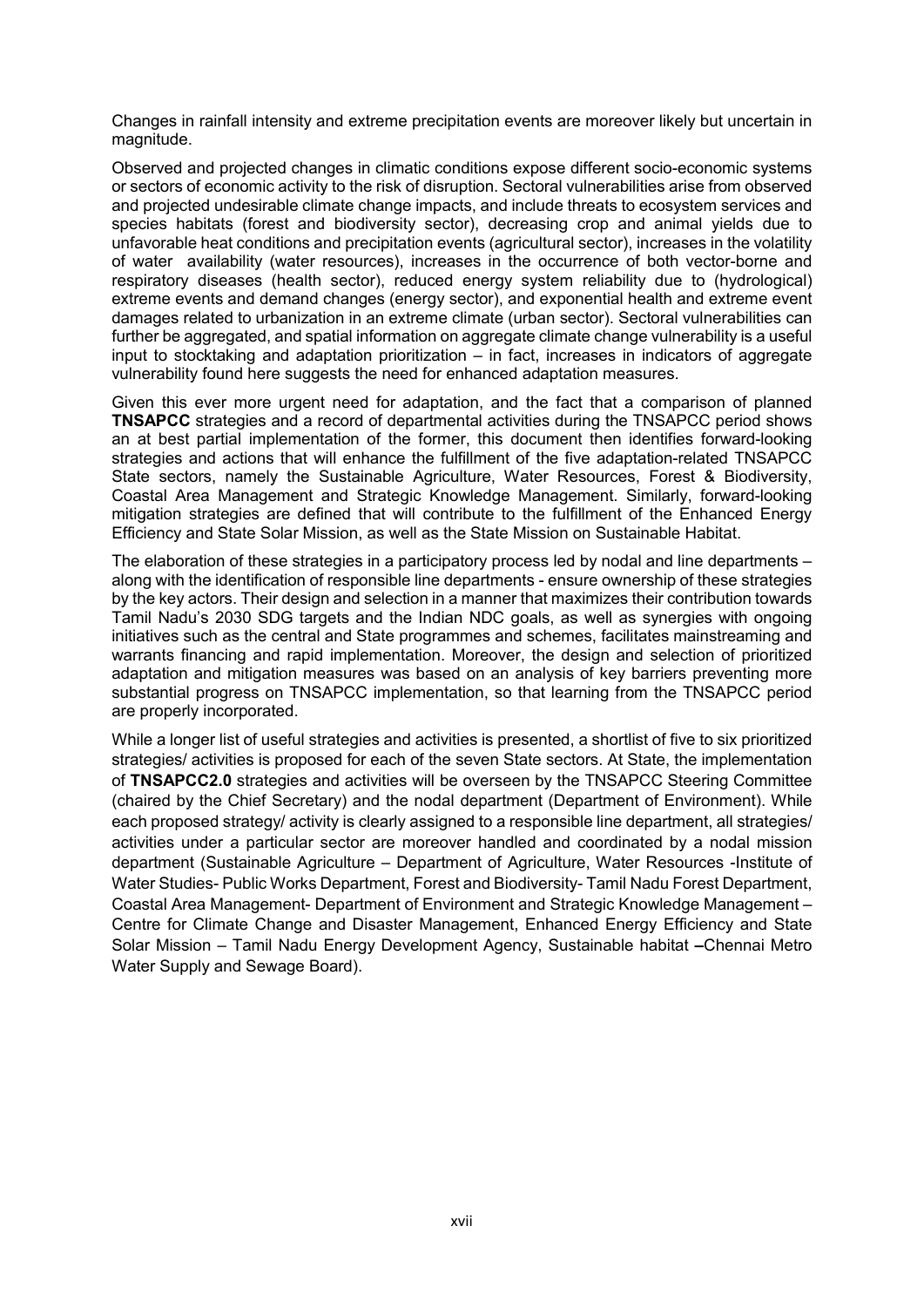**Key intentions of the State to address Climate Change concerns are enshrined in various policies and these have been summarized below:**

| <b>Key Policy Elements</b>                                | <b>State Performance</b>                                                                                                                                                                                                                                                                                                                                                                                                                                                                                                                                                                                                                                                                                                                                                                                                                                                                                                                                                                |  |  |
|-----------------------------------------------------------|-----------------------------------------------------------------------------------------------------------------------------------------------------------------------------------------------------------------------------------------------------------------------------------------------------------------------------------------------------------------------------------------------------------------------------------------------------------------------------------------------------------------------------------------------------------------------------------------------------------------------------------------------------------------------------------------------------------------------------------------------------------------------------------------------------------------------------------------------------------------------------------------------------------------------------------------------------------------------------------------|--|--|
| <b>National Action Plan on Climate</b><br>Change          | The State has all eight sectors aligned to NAPCC                                                                                                                                                                                                                                                                                                                                                                                                                                                                                                                                                                                                                                                                                                                                                                                                                                                                                                                                        |  |  |
| <b>State Action Plan on Climate</b><br>Change             | The State Action Plan on Climate Change (SAPCC) for Tamil<br>Nadu was formulated in 2014 and the final draft of TNSAPCC was<br>endorsed by MoEF&CC in March 2015                                                                                                                                                                                                                                                                                                                                                                                                                                                                                                                                                                                                                                                                                                                                                                                                                        |  |  |
| <b>Sustainable Agriculture</b>                            | The main policy of the State is to usher in the Second Green<br>Revolution, and thereby raise farm-based incomes through<br>Rashtriya Krishi Vikas Yojana (RKVY)<br>Agriculture Programmes like Paddy Mission, Millet Mission,<br>Pulses Mission under National Agricultural Development<br>programme (NADP), National Food Security Mission, Rain-fed<br>Area Development Program (RADP), Irrigated Agriculture<br>Modernization and Water-Bodies Restoration and Management<br>(IAMWARM)<br>Pradhan Mantri Krishi Sinchayee Yojana (PMKSY)<br>Horticulture<br>Horticulture<br>Programmes like<br>Integrated<br><b>Development Scheme</b><br>Animal Husbandry Programmes<br>Revised Breeding Policy for Cattle 2008<br>Dairy Development Programmes                                                                                                                                                                                                                                    |  |  |
|                                                           | Tamil Nadu Bovine Breeding Act 2019<br>Fisheries programmes                                                                                                                                                                                                                                                                                                                                                                                                                                                                                                                                                                                                                                                                                                                                                                                                                                                                                                                             |  |  |
| <b>Water Resource</b><br><b>Forest &amp; Biodiversity</b> | The Tamil Nadu Additional Assessment and Additional Water<br>Cess Act 1963<br>The Water (Prevention and Control of Pollution) Act, 1974<br>Chennai Metropolitan Area Ground Water (Regulation) Act, 1987<br>State Water Policy, 1994<br>The Tamil Nadu Panchayat Act, 1994<br>The Tamil Nadu Farmers Management of Irrigation Systems Act,<br>2000<br>National Water Policy, 2002<br>Tamil Nadu State Groundwater Development and Management<br>Act, 2003<br>The National Environment Policy, 2006<br>The Tamil Nadu Protection of Tanks and Eviction of<br>Encroachment Act, 2007<br>On-going Programmes and Projects- National Action Plan on<br>Climate Change for Cauvery delta, Tamil Nadu Irrigated<br>Agriculture Modernisation and Water Bodies Restoration and<br>Management Project (TN IAMWARM), Coastal Protection Works,<br>Flood Management Programme, Dam Rehabilitation and<br>Improvement Project<br>The forests in Tamil Nadu are managed in line with the provisions |  |  |
|                                                           | of the National Forest Policy (1988)<br>National Forest Policy 2017<br>National Environment Policy 2016<br>Tamil Nadu State Environment Policy, 2017<br>National Afforestation Programme<br>Tamil Nadu Forest Act, 1882<br>Forest (Conservation) Act, 1980<br>Tamil Nadu Rosewood Tree (Conservation) Act, 1994                                                                                                                                                                                                                                                                                                                                                                                                                                                                                                                                                                                                                                                                         |  |  |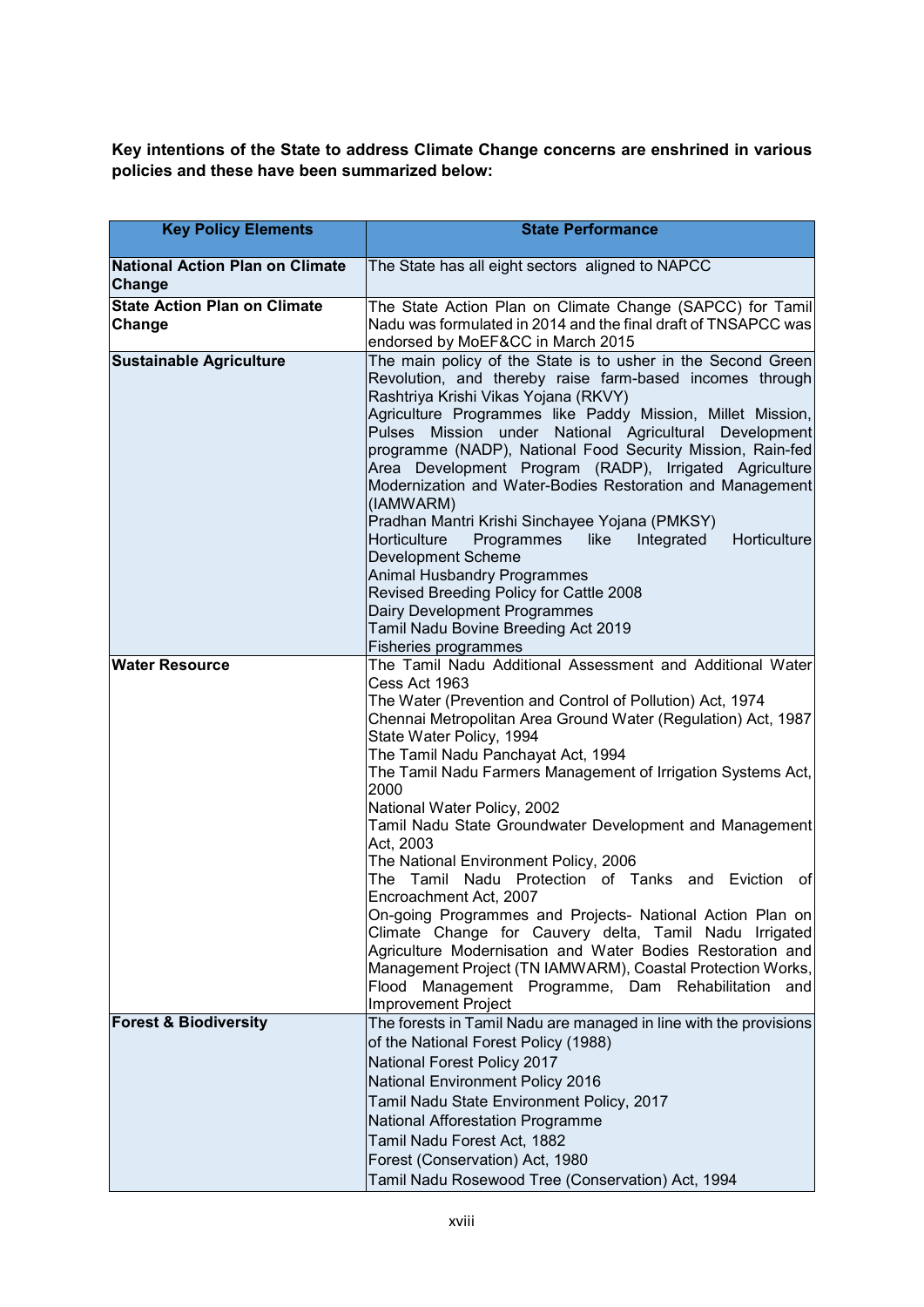|                                 | Environment Protection and Renewable Energy Development                                                                  |  |  |
|---------------------------------|--------------------------------------------------------------------------------------------------------------------------|--|--|
|                                 | Fund (EPRED)                                                                                                             |  |  |
|                                 | Ongoing State Programmes/Schemes- Nature Conservation,                                                                   |  |  |
|                                 | Community Waste Land Development Programme, Tamil Nadu                                                                   |  |  |
|                                 | Afforestation Project (Phase II), Tamil Nadu Biodiversity                                                                |  |  |
|                                 | Conservation and Greening Project, Sandalwood Plantation,<br>Teakwood Plantation, Minor Forest Produce, Forest Research, |  |  |
|                                 | Consolidation of Forests, Raising of free supply of seedlings,                                                           |  |  |
|                                 | Erection of Solar Fence to protect the farm land from wild animals,                                                      |  |  |
|                                 | Hill Area Development Programme, Eco-Development (Western                                                                |  |  |
|                                 | Ghat Development Programme), Asian Elephant Depredation                                                                  |  |  |
|                                 |                                                                                                                          |  |  |
|                                 | and Mitigation Measures, Creation of fodder tree plantation in                                                           |  |  |
|                                 | forest areas to improve the wildlife habitat, Eco-restoration and                                                        |  |  |
|                                 | Conservation of Pallikaranai Marsh Land                                                                                  |  |  |
|                                 | Centrally sponsored programmes and schemes like Conservation                                                             |  |  |
|                                 | and Management of Biosphere Reserves,                                                                                    |  |  |
|                                 | Tamil Nadu Biodiversity conservation and Greening Project                                                                |  |  |
|                                 | (TBGP)                                                                                                                   |  |  |
| <b>Coastal Zone Management</b>  | Coastal Aquaculture Act 2005                                                                                             |  |  |
|                                 | Coastal Aquaculture Rules 2005                                                                                           |  |  |
|                                 | Developing an Integrated Coastal Zone Management Plan for                                                                |  |  |
|                                 | Tamil Nadu which include Shoreline management, Biodiversity                                                              |  |  |
|                                 | conservation, Controlling Coastal Pollution like Solid Waste                                                             |  |  |
|                                 | Management, Livelihood improvement plans, Improvement of                                                                 |  |  |
|                                 | fishery resources, Encourage development of ecotourism                                                                   |  |  |
|                                 | Disaster Risk Management Programme                                                                                       |  |  |
|                                 | Gulf of Mannar Biosphere Reserve (GoMBR)                                                                                 |  |  |
|                                 | Coastal Area Management Project of Tamil Nadu Forest                                                                     |  |  |
|                                 | Department                                                                                                               |  |  |
|                                 | Coastal Regulation Zone (CRZ) Notification                                                                               |  |  |
| Efficiency,<br>Energy           | Renewable New and Renewable Sources of Energy Policy (NRSE) 2012                                                         |  |  |
| <b>Energy and Solar Mission</b> | Policy on net metering for Grid Interactive Roof-Top Solar Photo                                                         |  |  |
|                                 | <b>Voltaic Power Plants</b>                                                                                              |  |  |
|                                 | Roof Top Solar Energy                                                                                                    |  |  |
|                                 | The Chief Minister's Solar Powered Green House Scheme                                                                    |  |  |
|                                 | Perform, Achieve and Trade (PAT) Scheme aimed at industrial                                                              |  |  |
|                                 | efficiency                                                                                                               |  |  |
|                                 | State has reported 100 percent electrification                                                                           |  |  |
| <b>Sustainable habitat</b>      | Several water supply schemes under TNUDP-III, JNNURM, KfW,                                                               |  |  |
|                                 | JICA, IUDM, IGFF and Capital Grant Fund. Housing for All                                                                 |  |  |
|                                 | Mission - Tamil Nadu Slum Clearance Board (TNSCB) is the                                                                 |  |  |
|                                 | nodal agency and has been implementing various housing                                                                   |  |  |
|                                 | schemes under BLC and AHP by In-situ and resettlement and                                                                |  |  |
|                                 | rehabilitation. TNSCB has also proposed to rehabilitate all the                                                          |  |  |
|                                 | slums along the waterways (Adyar, Cooum and Buckingham                                                                   |  |  |
|                                 | Canal) within a period of five years. (2019 - 2023).                                                                     |  |  |
|                                 | <b>Underground Sewerage Scheme</b><br><b>Satellite Town Schemes</b>                                                      |  |  |
|                                 |                                                                                                                          |  |  |
|                                 | Integrated Municipal Solid Waste Management (IMSWM) system                                                               |  |  |
|                                 | Special Solid Waste Management (SWM) Fund<br>Tamil Nadu Common Development Promotion Rules, 2018                         |  |  |
|                                 | National Urban Transport Policy (2006) aims to ensure safe,                                                              |  |  |
|                                 | affordable, comfortable, quick, reliable and sustainable access for                                                      |  |  |
|                                 | the growing number of city residents.                                                                                    |  |  |
|                                 |                                                                                                                          |  |  |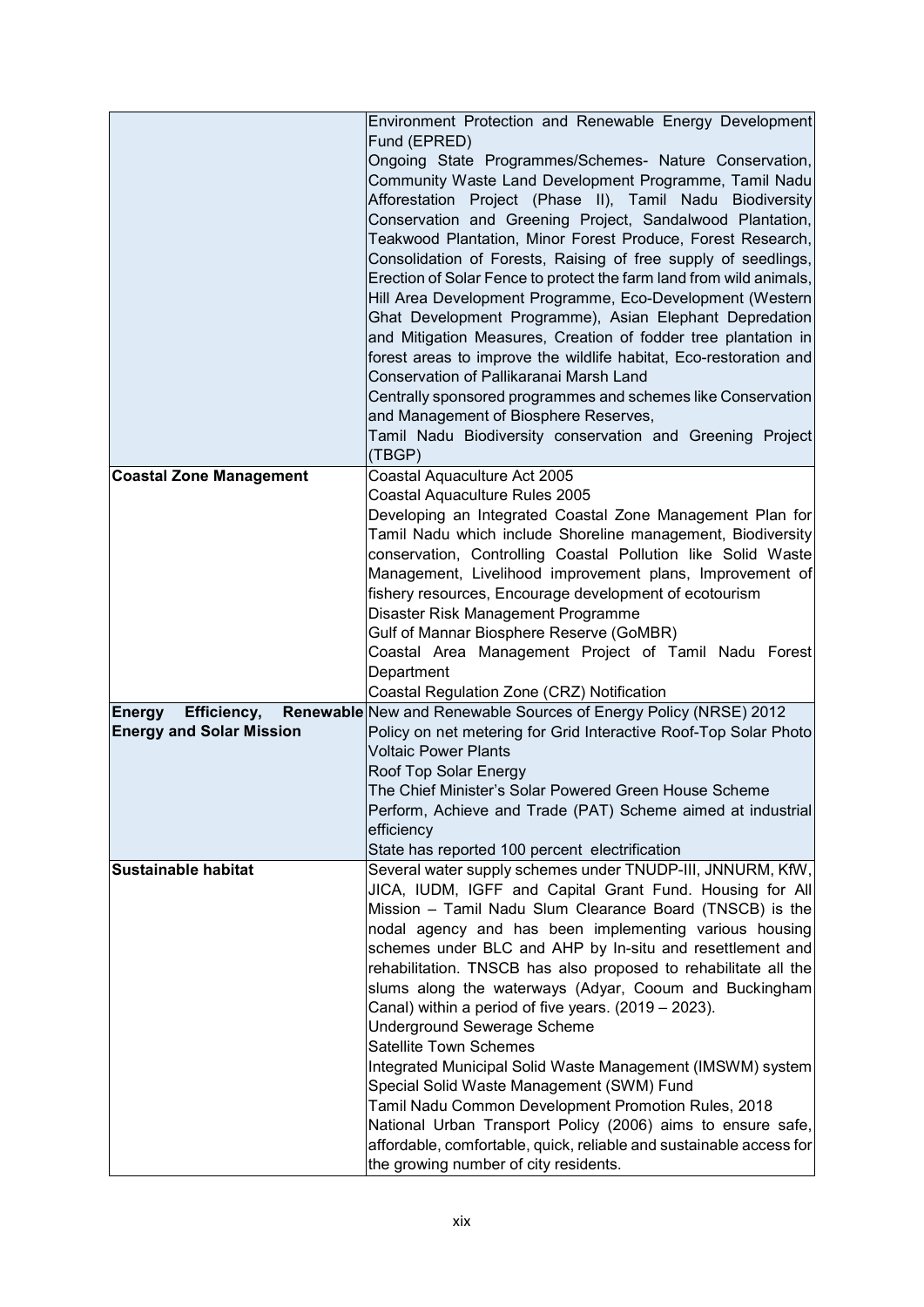## **Mission for Sustainable Agriculture**

This is a comprehensive scheme trying to address issues relating to climate change adaptation in agriculture and allied sector. The allocation under the rainfed area development component of the National Mission for Sustainable Agriculture has shown a rise after 2016-17 while the allocations under Rashtriya Krishi Vikas Yojana (RKVY) are showing a decreasing trend. The State had fund allocation for sub-Mission on agro forestry only during 2016-17.

## **Poverty and Food Security**

According to the report published by the Planning Commission in 2014, during 2011-12, about 22.4 percent of population in the State was living under poverty as compared to the National average of 29.5 percent. As compared to 2009-10, the rural poverty in the State has decreased. The performance of the State in terms of Food Security is improving every year as the food grain production shows an increasing trend. By 2030, the poverty level is expected to be in the range of 3.3 percent as per this criterion.

### **Water Mission and Water use Efficiency**

The main objective of the National Water Mission (NWM) is to conserve water, minimize its wastage and ensuring it equitable distribution. The overall goal of this Mission is to improve water use efficiency by 20 percent. This Mission possesses strong adaptation capacity with mitigation co-benefits through efficient energy use as well as carbon sequestration.

The vision of Pradhan Mantri Krishi Sinchayee Yojana (PMKSY) is to extend the coverage of irrigation 'HarKhetKoPani' and improving water use efficiency 'More crop per drop' in a focused manner with end to end solution on source creation, distribution, management, field application and extension activities.

### **Jal Shakti Abhiyan (JSA)**

Jal Shakti Abhiyan (JSA) is a time-bound, mission-mode water conservation campaign. The JSA will run in two Phases: Phase 1 from 1st July to 15th September 2019 for all States and Union Territories; and Phase 2 from 1st October to 30th November 2019 for States and UTs receiving the retreating monsoon (Andhra Pradesh, Karnataka, Puducherry and Tamil Nadu). During the campaign, officers, groundwater experts and scientists from the Government of India will work together with State and district officials in India's most water-stressed districts\* for water conservation and water resource management by focusing on accelerated implementation of five target intervention. The JSA aims at making water conservation a Jan Andolan through asset creation and extensive communication.

In Tamil Nadu, Jal Shakti Abhhiyan campaign is carried out under the leadership of the Additional Chief Secretary, Rural Development &Panchayat Raj (RDPR), with the full involvement of Gram Panchayats, Women Self- help Group members and the community.

The five intervention areas identified by MoRD, GOI, for the implementation of MGNREGS works under Jal Shakti Abhiyan:

- 1. Water Conservation and Rain Water Harvesting
- 2. Renovation of Traditional and other Water harvesting
- 3. Re-use, Borewell recharge structure
- 4. Water shed Development
- 5. Intensive Afforestation

### **Enhancement of Carbon Sink and Green India Mission**

The forest cover in Tamil Nadu is 26,281 sq.km which is 20.21 percent of the State's geographical area. However, only 286 sq.km of forest is very dense forest, 2,435 sq. km is moderately dense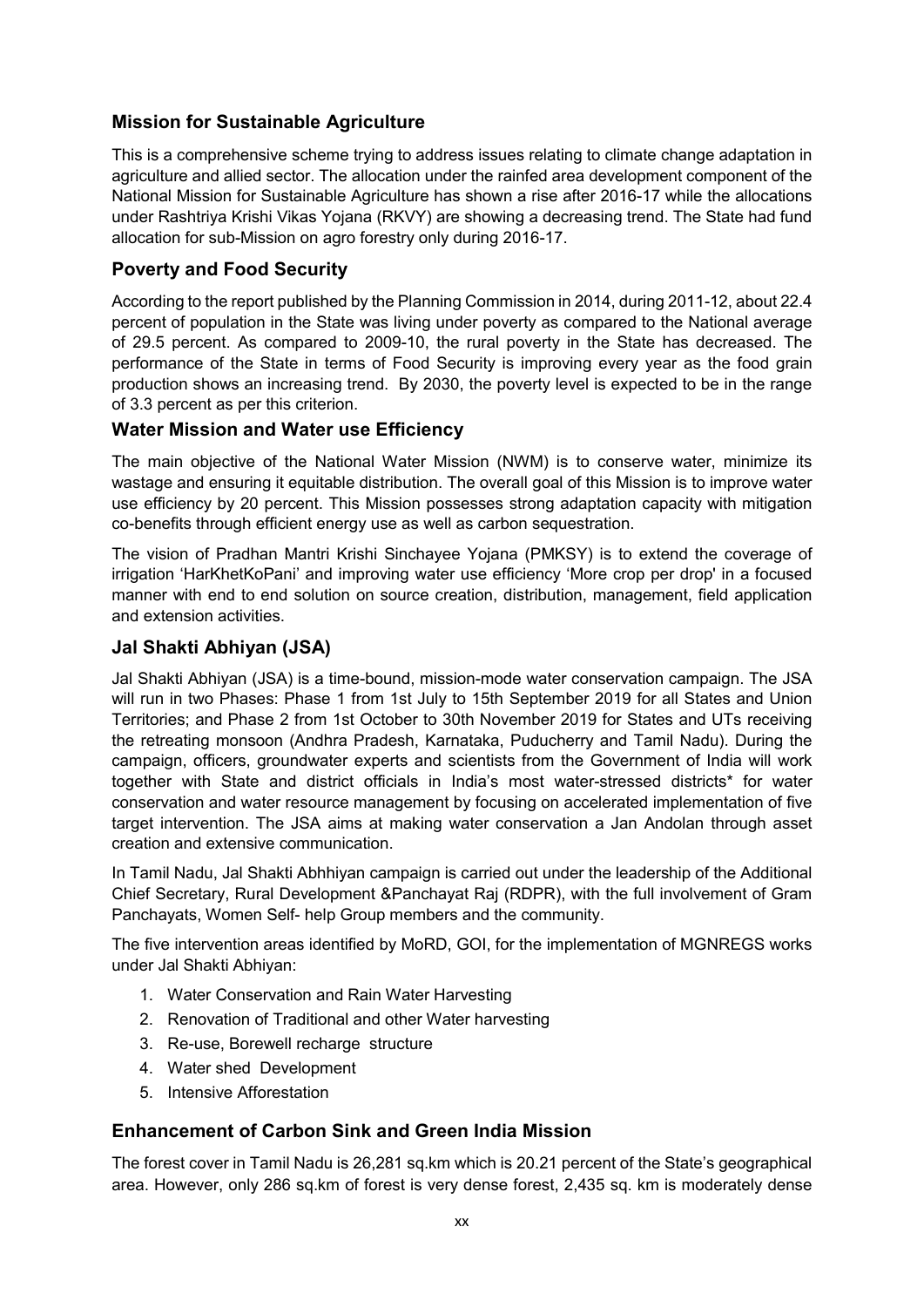and 5,979 sq km is open forest. The total carbon stock in the forest of Tamil Nadu is 229.338 million tonnes (840.906 million tonnes of  $CO<sub>2</sub>$  equivalent) which is 3.24 percent of the total forest carbon stock of the country.

## **Mission on Enhanced Energy Efficiency**

Mission on Enhanced energy efficiency includes the following components:

- Energy Conservation Building Code (ECBC) and UJALA
- Street Lighting National Programme (SLNP), Municipal Energy Efficiency Programme (MEEP), including energy efficient pumps
- Faster Adoption and Manufacturing of (Hybrid &) Electric Vehicles (EV) (FAME)
- Demand Side Management (DSM)

## **Solar Mission and Renewable Energy**

Tamil Nadu stands forefront in Renewable Energy sector among all States and has a total installed capacity of 11,113 MW as on 31.03.18. Tamil Nadu Solar Energy Policy, 2012 aims for developing Tamil Nadu as a world leader in solar energy. Tamil Nadu Vision 2023 forecasts a creation of incremental generation of 5000 MW of wind energy and 5000 MW of solar energy by 2023. Tamil Nadu has a total solar installed capacity of 2034 MW as on 31.03.2018.

### **Mission on Sustainable Urban Habitat**

Two important Missions have been launched by the Government of India for several actions that focus on urban habitations, waste handling and emission reduction in the cities. These two Missions are Atal Mission for Rejuvenation and Urban Transformation (AMRUT) and Smart City. Beside this, it has also launched National Urban Livelihood Mission (NULM).

### **Swachh Bharat Mission (SBM)**

One of the major public funded sanitation programmes SBM has shown significant result in the State. As per the Swachh Bharat Mission – Gramin dashboard, the State has achieved 100 percent household toilet coverage in 2018.

### **Mission on Strategic Knowledge for Climate Change**

The objective of Tamil Nadu State Mission on Strategic Knowledge is to build a greater understanding of the climate variability, its effect on various sectors and vulnerabilities associated with the sector. It tries to allow for sustainable adaptation to climate change and mitigation the impact of drivers of climate change. The State has also developed a State Action Plan on Climate Change (SAPCC) for assessment, adaptation and mitigation measures with an aim to examine the targets, objectives and achievements of the National Missions specified by the National Action Plan on Climate Change (NAPCC).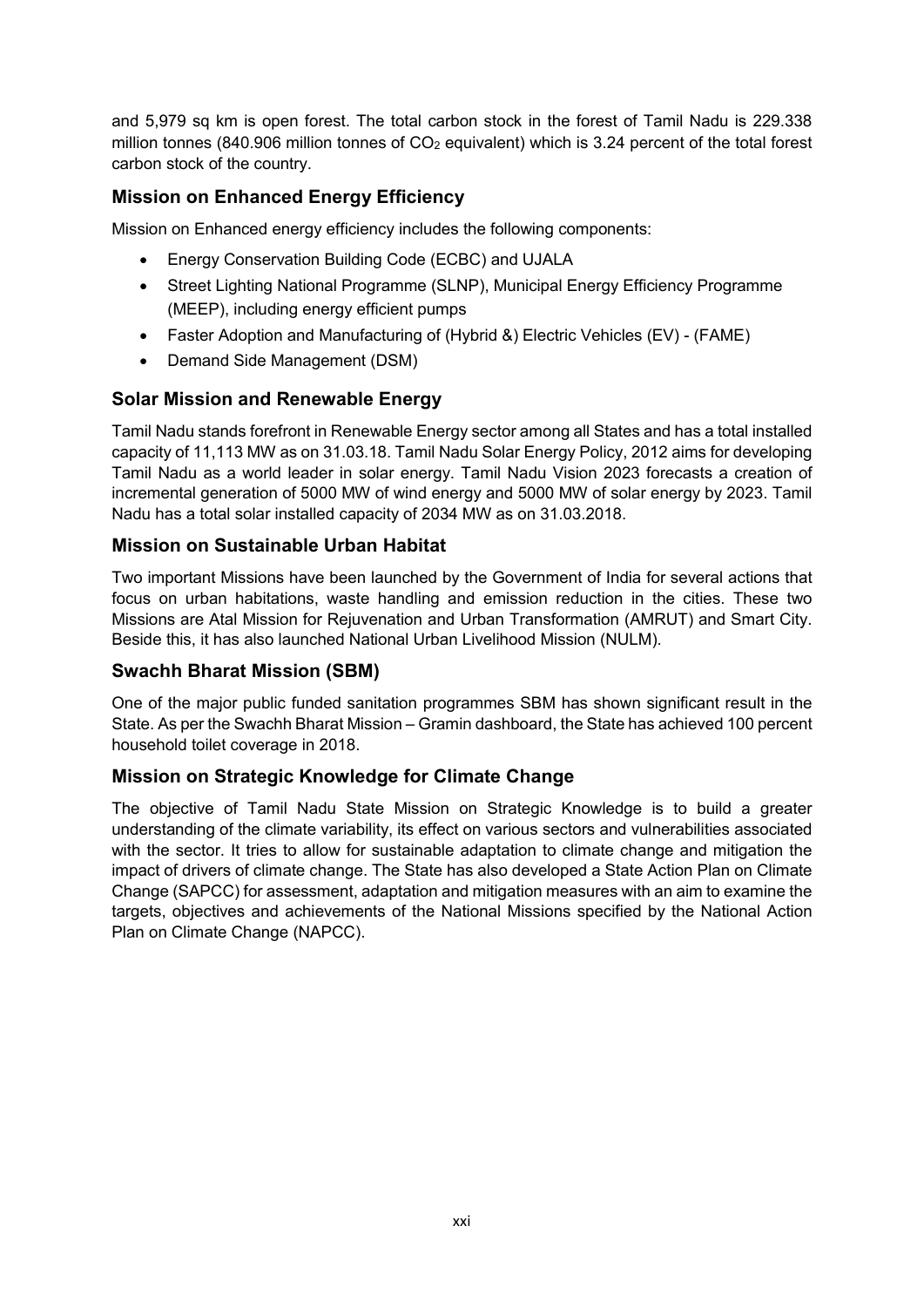Agriculture is a predominant sector in Tamil Nadu's economy, engaging more than 70 percent of the population for their livelihood. However, only 22 percent of income comes from agriculture and allied sectors. The total cultivated area in the State is 6.5 million hectares with 8.1 million operational land holders having average farm size of 1.15 hectares. Around 92 per cent of the farmers belong to small and marginal category, operating 61 per cent of the farm area of the State with average land holding of lesser than 0.80 hectare.

As Tamil Nadu gets its major share of rainfall during northeast monsoon, the dryland cultivation is mainly practiced during this season. The principal food crops include paddy, millets and pulses. Commercial crops include sugarcane, cotton, sunflower, coconut, cashew, chillies, gingelly and groundnut.

The growth of the agriculture sector in the State is constrained by many factors including the occurrence of frequent and recurrent hydrometeorological events such as droughts, extreme rainfall events and cyclones, reduced availability of water, declining cropped area, deterioration in soil health due to depletion of topsoil and decline in organic carbon content, decrease in cropping intensity and shortage of labour force.

The contribution of livestock sector to the gross State Domestic product is 2.58 percent and it constitutes 24.80 percent the total agriculture and allied sector. The dairy sector in Tamil Nadu is mostly in the hands of 2 million marginal and landless farmers.

|                            | No. of<br><b>Activities</b><br>$(2021 - 30)$ | <b>Budget Proposed</b><br>in crore INR<br>$(2021 - 30)$ |
|----------------------------|----------------------------------------------|---------------------------------------------------------|
| <b>Adaptation</b><br>based | 45                                           | 48,031.94                                               |
| <b>Mitigation</b><br>based | 3                                            | 20.900.00                                               |
| <b>Both</b>                | 3                                            | 2,800.00                                                |
| <b>Total</b>               | 51                                           | 71,731.94                                               |

#### **Major Achievements**

**Breeding and testing of varieties tolerant to various climatic stress**

**Tamil Nadu Agricultural University has introduced eight new crop varieties during 2017-18**

**Land management for better crop establishment**

**In order to bring more area under cultivation, the GoTN has created additional irrigation potential by extending an assistance to the District Watershed Development Agencies for adopting water saving technologies (Per drop More crop), enhancing recharge of aquifers and sustainable water conservation practices.**

**Organic farming including horticultural crops**

**Under PKVY, Organic farming is promoted through adoption of organic village by cluster approach and Participatory Guarantee System (PGS) certification. From 2015-16 to 2016-17, an area of 1020 Ha has been brought under Organic cultivation.**

**Increase the use of Micro Irrigation technology**

**The PMKSY Micro Irrigation Scheme is being implemented with the aim of conserving water and increasing the production and productivity of horticultural** 

| <b>Budget Proposed</b><br>in TNSAPCC        | Rs. 23,093.14crore |  |
|---------------------------------------------|--------------------|--|
| <b>Budget Allocated</b><br>from 2012-17     | Rs. 4.641.99crore  |  |
| <b>Percentage Share</b>                     | $20.1\%$           |  |
| and agricultural crops. From the year 2012- |                    |  |

**2017, an area of 2,69,250 ha has been brought under Drip and Sprinkler Irrigation**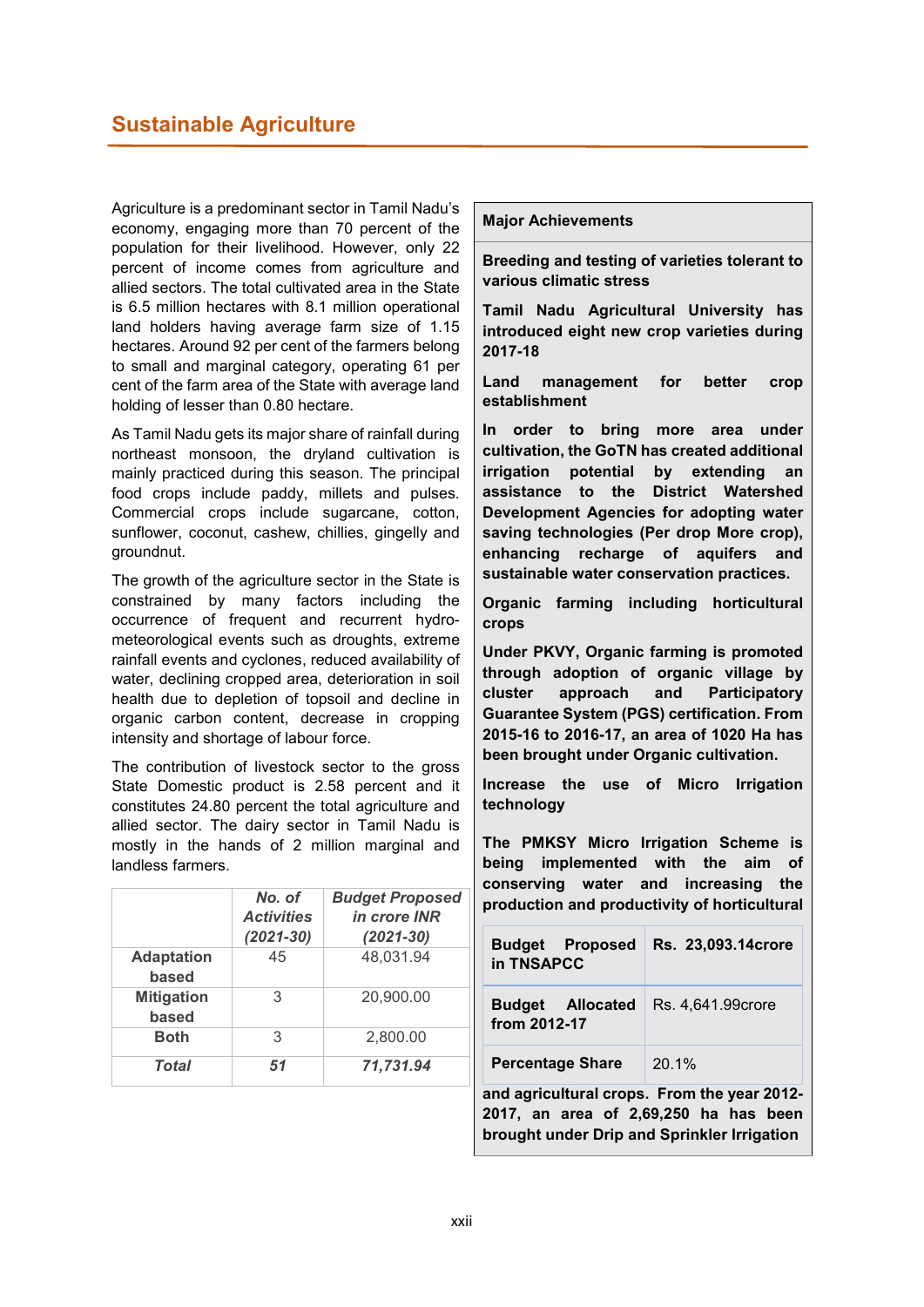## **Water Resources**

Climate change has significant impact on water resources. The overall water stress is continuously increasing and due to climate change a sharp decline in precipitation is expected. Studies also predict reduction in number of rainy days and increase in frequency of extreme rainfall events that will result in frequent droughts and floods. Tamil Nadu constitutes 4 percent of India's land area and is inhabited by 6 percent of India's population, but has only 2.5 percent of India's water resources. More than 95 percent of the surface water and 80 percent of the ground water have already been put into use.

The demand for water in Tamil Nadu is increasing at a fast rate both due to increasing population and due to larger per capita needs triggered by economic growth. The per capita availability of water resources, however, is just 900 cubic meters when compared to the national average of 2,200 cubic meters. Agriculture is the largest consumer of water in the State using 75 per cent of the State's water resources. Demand from other sectors such as domestic and industries have been growing significantly.

The projected demand of water in 2050 has increased from 54395 MCM in 2010 to 57725 MCM in 2015 and ultimately the supply demand gap raised from 16.88 percent in 2010 to 24.05 percent in 2050. In order to meet this demand, augmentation of existing water resources by development of additional sources of water or conservation of the existing resources through impounding of more water in the existing water bodies and its conjunctive use will be needed.

|                         | No.<br>of<br><b>Activitie</b><br>s (2021-<br>30) | <b>Budget</b><br><b>Proposed in</b><br><b>INR</b> crore<br>$(2021 - 30)$ |
|-------------------------|--------------------------------------------------|--------------------------------------------------------------------------|
| Adaptation<br>based     | 9                                                | 18,441.84                                                                |
| <b>Mitigation based</b> | N                                                | Ω                                                                        |
| Both                    | 1                                                | 600                                                                      |
| <b>Total</b>            | 10                                               | 19,041.84                                                                |

#### **Major Achievements**

#### **Hilly region interventions**

• Rainwater harvesting structures have been constructed along the hill slopes of Western Ghats and eastern Ghats to collect the rainwater

#### **Plain region interventions**

- 213 Check dams, 29 Percolation ponds, 266 Recharge shafts, 2 Diaphragm walls, 5 Grade walls, a bed dam and 6 Sub-surface dykes were constructed under Master Plan Artificial Recharge Scheme (MPARS)
- Eco-restoration of Water Bodies

#### **Coastal region interventions**

 Periodical desilting has been carried out for the benefit of farming community to improve the status of soil organic matter content

#### **Research and Capacity Building interventions**

• Through NADP project, AWS network has been created at block level

#### **Restoration of Water Bodies**

#### **Policy interventions**

Pricing regulation for use of piped water for domestic use and drinking water

| Budget Proposed in<br><b>TNSAPCC</b> | Rs12,626crore         |
|--------------------------------------|-----------------------|
| Budget Allocated from<br>2012-17     | Rs 34,685.95<br>crore |
| <b>Percentage Share</b>              | 275%                  |
|                                      |                       |
|                                      |                       |
|                                      |                       |
|                                      |                       |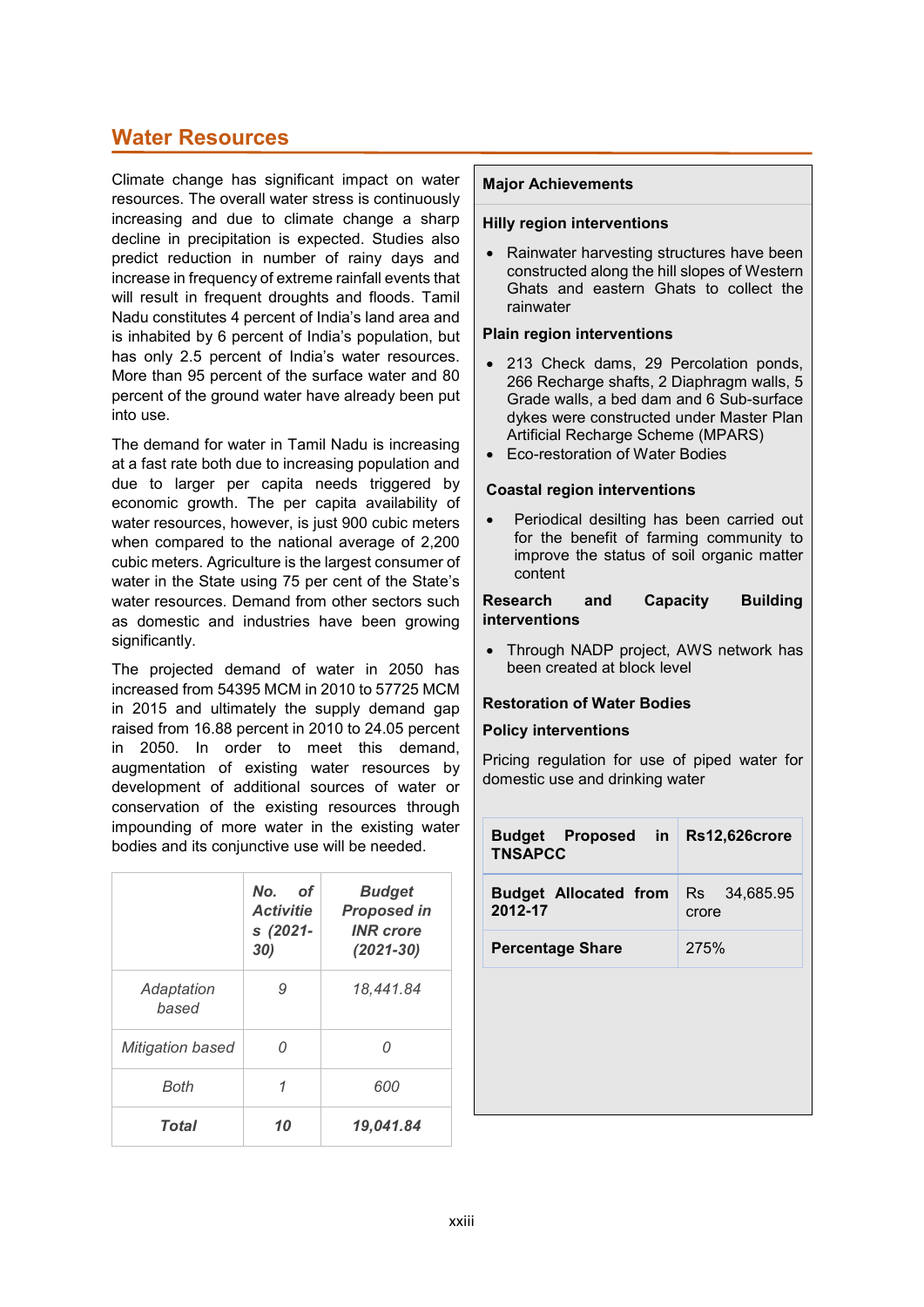## **Forest & Biodiversity**

As per ISFR 2017 by FSI, the forest cover in Tamil Nadu is 26,281 sq.km. which is 20.21 percent of the State's geographical area. In terms of forest canopy density in 2017, very dense forests occupied 12.47 percent (3386 sq.km.) of the total forest area in the State. The moderately dense forests covered 43.77 percent (8544 sq.km.), open forests covered 33.90 percent (5979 sq.km.), and scrubs covered 5.079 percent (1200 sq.km.) of the total forest area respectively. The total carbon stock in the forest of Tamil Nadu is 229.338 million tonnes (840.906 million tonnes of  $CO<sub>2</sub>$  equivalent) which is 3.24 percent of the total forest carbon stock of the country.

Ecosystems and associated services are sensitive to changes in climate and anthropogenic changes. Forests as discussed earlier are subject to multiple stresses. Climate change brings an additional stress that can result in serious impacts on the forests. Increasing temperatures usually result in an increase in the frequency of forest fires and pest and disease infestation in forests. Intermittent occurrences of drought and floods also result in an increase in soil erosion and degradation of the watershed, thereby affecting the forest cover. The changes in characteristics of ecosystems coupled with habitat degradation and fragmentation is likely to further weaken the ability of forests to continue to provide ecosystem goods and services.

|                     | No. of<br><b>Activitie</b><br>$s(2021 -$<br>30) | <b>Budget</b><br><b>Proposed in</b><br>crore<br><b>INR(2021-30)</b> |
|---------------------|-------------------------------------------------|---------------------------------------------------------------------|
| Adaptation<br>based | 24                                              | 1,976.48                                                            |
| Mitigation based    | 6                                               | 396.00                                                              |
| <b>Both</b>         | 7                                               | 461.96                                                              |
| <b>Total</b>        | 37                                              | 2834.44                                                             |

#### **Major Achievements**

**Participatory Forest Management or Joint Forest Management (JFM)**

Planting and maintenance of 3.99 crore seedlings in the 32 districts throughout Tamil Nadu have been achieved through Massive Tree Planting Programme till 2017-18.

Tamil Nadu Biodiversity Conservation & Greening Project with assistance (Japan International Cooperation Agency )

#### **Sandal Wood Plantation**

#### **Raising Palmyra plantation**

#### **Raising Teak Plantation in Padugai Lands**

**Promotion of Climate Resilient Agro and Farm Forestry**

Under National Innovations in Climate Resilient Agriculture (NICRA) and other climate change adaptation programmes Climate Resilient Agro and Farm Forestry is being promoted in vulnerable regions of Tamil Nadu.

**Training and extension activities to develop institutional capacity for biodiversity conservation and ecosystem management**

At present, 13 Forest Protection Squads are functioning for the protection of forests, apart from territorial and wildlife staff. Besides the Forest Protection Squads, there are 5 Strike Force squads, 17 Forest Stations, 11 Roving Check Posts and 112 Forest Check Posts to protect the forest and wildlife wealth of the State.

| <b>Budget Proposed</b><br>in TNSAPCC    | <b>Rs. 1528 crore</b> |
|-----------------------------------------|-----------------------|
| <b>Budget Allocated</b><br>from 2012-17 | Rs. 1440.97 crore     |
| <b>Percentage Share</b>                 | 94.30%                |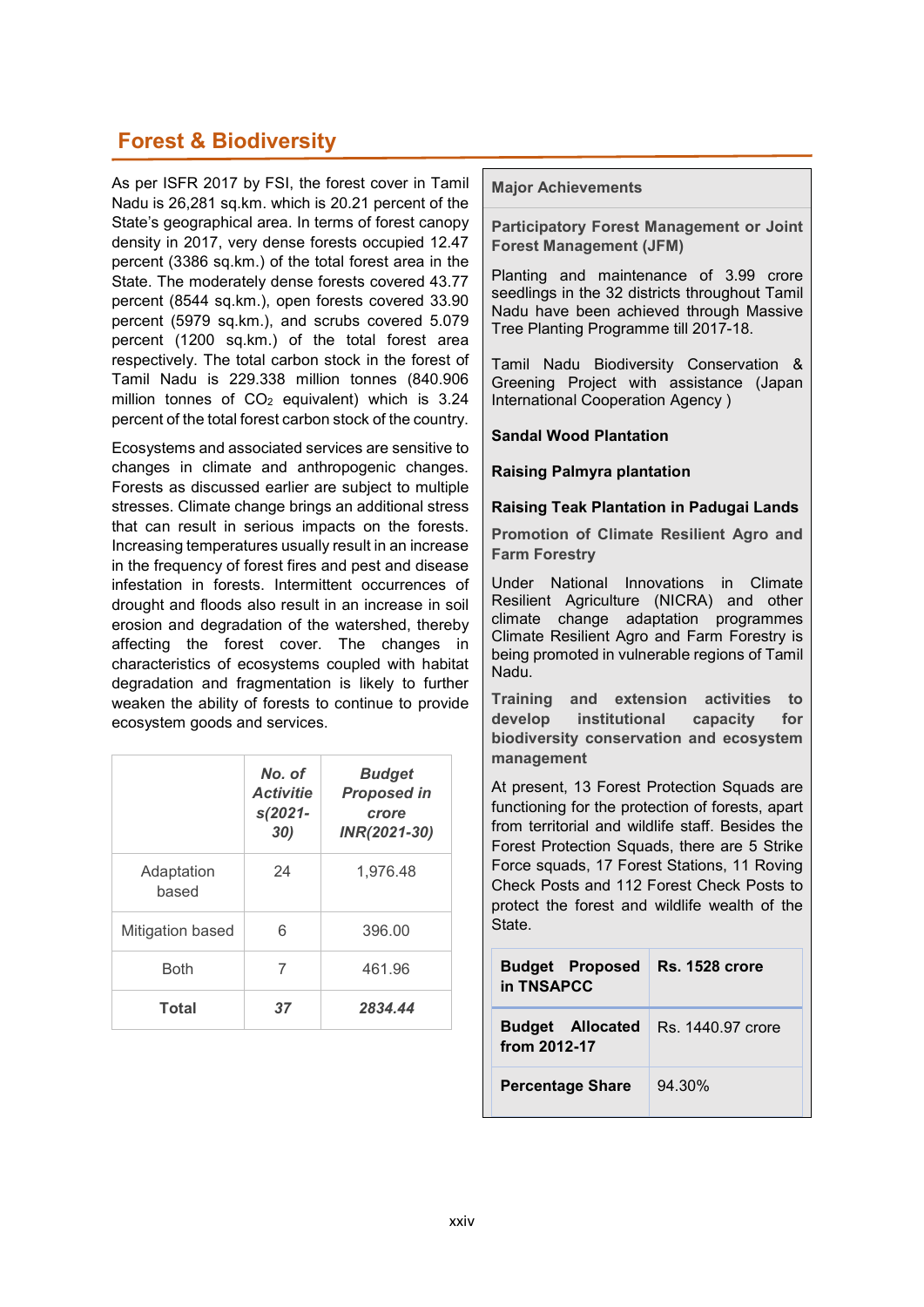## **Coastal Area Management**

The Coastal State of Tamil Nadu is rich in marine resources with an array of ecosystem services that support the biodiversity as well as livelihood of the local communities. The Coastal stretch is not only zones of heavy population but also constitutes a hub with several flourishing industrial sectors like fishing, agriculture, tourism, shipping industry and other industries, which together help drive the State's economy. The identified ecologically important areas in Tamil Nadu are coral reefs and seagrass beds, mangroves and lagoon.

The coastal areas and resources are under immense stress through human influences like population growth, heavy dependence on the coastal wealth, over-exploitation of resources, developmental activities, and increased levels of pollution on the one hand, and through natural impacts such as cyclones, tsunamis, flooding, saltwater intrusion, siltation and climate change on the other.

The Major issue faced by the State regarding its marine resources is the increasing temperature, degradation of coral reefs, seagrass beds and mangroves, saltwater intrusion, excessive commercial fishing, unsustainable tourism and improper waste management system. In the TNSAPCC 2.0, several new activities on protection, conservation and management of marine resources, livelihood generation, capacity building, institutional arrangements and disaster resilience are proposed for implementation for the time period 2021-2030.

|                         | No. of<br><b>Activities</b><br>$(2021 - 30)$ | <b>Budget Proposed</b><br>(INR crore) for<br>2021-30 |
|-------------------------|----------------------------------------------|------------------------------------------------------|
| Adaptation<br>Based     | 27                                           | 4,681.75                                             |
| <b>Mitigation Based</b> |                                              | 83.34                                                |
| Both                    | 4                                            | 11.01                                                |
| Total                   | 38                                           | 4776.10                                              |

#### **Major Achievements**

- **Coastal vulnerability Mapping**
- **Preparation of Coastal Zone Management Plan (CZMP) for Tamil Nadu**
- **Native Mangrove Plantation in coastal areas**
- **Conservation of mangrove forests**
- **Ecosystem based Climate proofing of watersheds Rehabilitation of Degraded coral Reef and sea grass in Gulf of Mannar Biosphere Reserve Water quality monitoring under Monitoring of Indian National Aquatic Resources (MINARS) and Global Environmental Monitoring System (GEMS)**
- **Emergency Tsunami Reconstruction Project**
- **Coastal Disaster Risk Reduction Project (CDRRP)**
- **Construction of Coastal defence structures, both hard and soft engineering structures for Coast stabilisation for protection against sea water intrusion**
- **Greenbelt/buffer zone/natural barrier set up through extension of coastal vegetation for protection against sea water intrusion**
- **Integrated Mangrove Fishery Farming System**
- **Fisheries Management for sustainable Livelihoods**

**Capacity Building & Awareness programme**

- Environment Information Dissemination Centres were formed
- Establishment of Climate change cell
- Special Area Management Plan (SAMP) development Check
- State Disaster Management Perspective Plan for 2018-2030

| <b>Budget Proposed in</b><br><b>TNSAPCC</b> | <b>Rs</b> 4420<br>crore |  |
|---------------------------------------------|-------------------------|--|
| <b>Budget Allocated</b>                     | Rs 3089.85              |  |
| from 2012-17                                | crore                   |  |
| <b>Percentage Share</b>                     | 69.9%                   |  |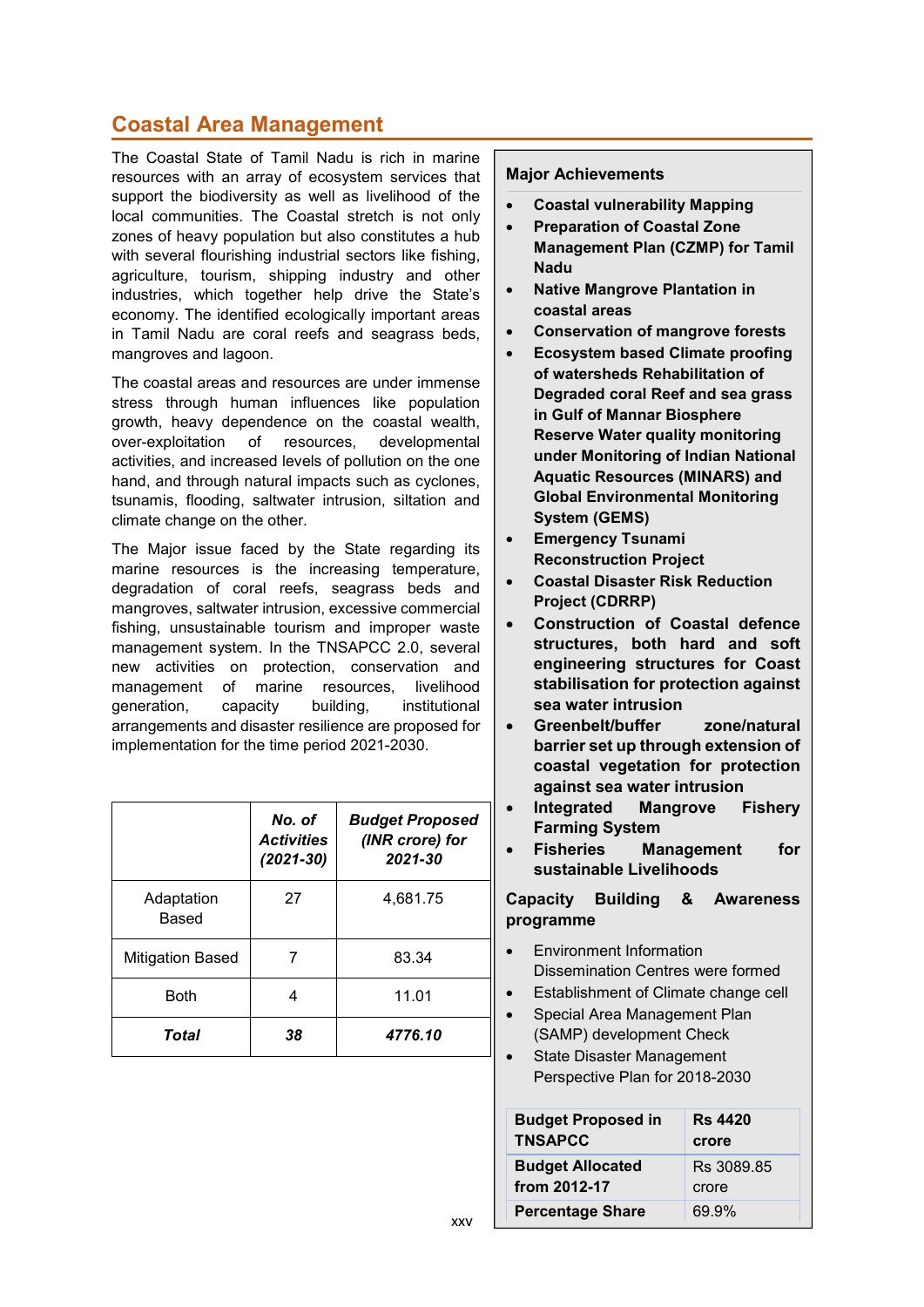## **Strategic Knowledge for Climate Change**

Strategic Knowledge for Climate Change is a major functional body of a State with vast repository of natural resources and, vulnerable to the impacts of climate change. The local communities as well as departments must be made aware of the sectoral vulnerabilities and challenges due to global change and the strategies that can be adopted for better adaptability and increased resilience to the same.

The State of Tamil Nadu extensively works on knowledge dissemination through various<br>scientific working groups, educational working groups, educational organizations and research institutions to people at grass-root levels. In this regard, all the vulnerable sectors are assigned activities to enhance the knowledge base in their respective areas. The climate change vulnerable sectors identified in Tamil Nadu are: Sustainable Agriculture, Water resources, Forest & Biodiversity, Coastal Area Management, Energy Efficiency, Renewable Energy & Solar Mission and Sustainable Habitat.

The State along with the respective sectoral departments is developing a knowledge portal that would support in strategic decision making in order to adapt to the consequences of climate change and ensure security of the residing population through food availability, economic stability and environmental sustainability. The sectoral proposed activities are in line with the NDCs and SDGs.

In TNSAPCC 2.0, several new activities on strengthening of State Climate Change Cell, Campaign on climate awareness and Education, training to farmers on integrated farming system, studies on coral communities, ecosystem based climate proofed watershed have been proposed for implementation for the time period 2021-2030.

|                         | No. of<br><b>Activities</b><br>$(2021 - 30)$ | <b>Budget</b><br><b>Proposed</b><br>(INR crore)<br>for 2021-30 |
|-------------------------|----------------------------------------------|----------------------------------------------------------------|
| Adaptation<br>Based     | 9                                            | 178.96                                                         |
| <b>Mitigation Based</b> | 1                                            | 98.46                                                          |
| Both                    | 2                                            | 3.45                                                           |
| Total                   | 12                                           | 280.87                                                         |

#### **Major Achievements**

#### **Capacity Building & Awareness programme**

- Action Research on Adaptation to Climate Change on rainfed farming
- 580 trainings and 279 demonstrations have been conducted under rainfed Area Development
- Study on diversity, abundance and role of reef binding coralline algae in coral reef ecosystem
- Study on Artificial reefs for the enhancement of fishery production and improved livelihood
- Training of 1176 Farmer Producer Groups on installation and commissioning of Micro Irrigation System
- Climate Change Adaptation Demonstration **Projects**
- SHG skill training
- Capacity building on Climate Resilient **Development**
- Awareness creation through workshops, seminars and exhibition

| <b>Budget Proposed in</b><br><b>TNSAPCC</b>        | Rs 49 crore           |
|----------------------------------------------------|-----------------------|
| <b>Budget Allocated from</b><br>2013-14 to 2017-18 | <b>Rs</b> 28.94 crore |
| <b>Percentage Share</b>                            | 59 06%                |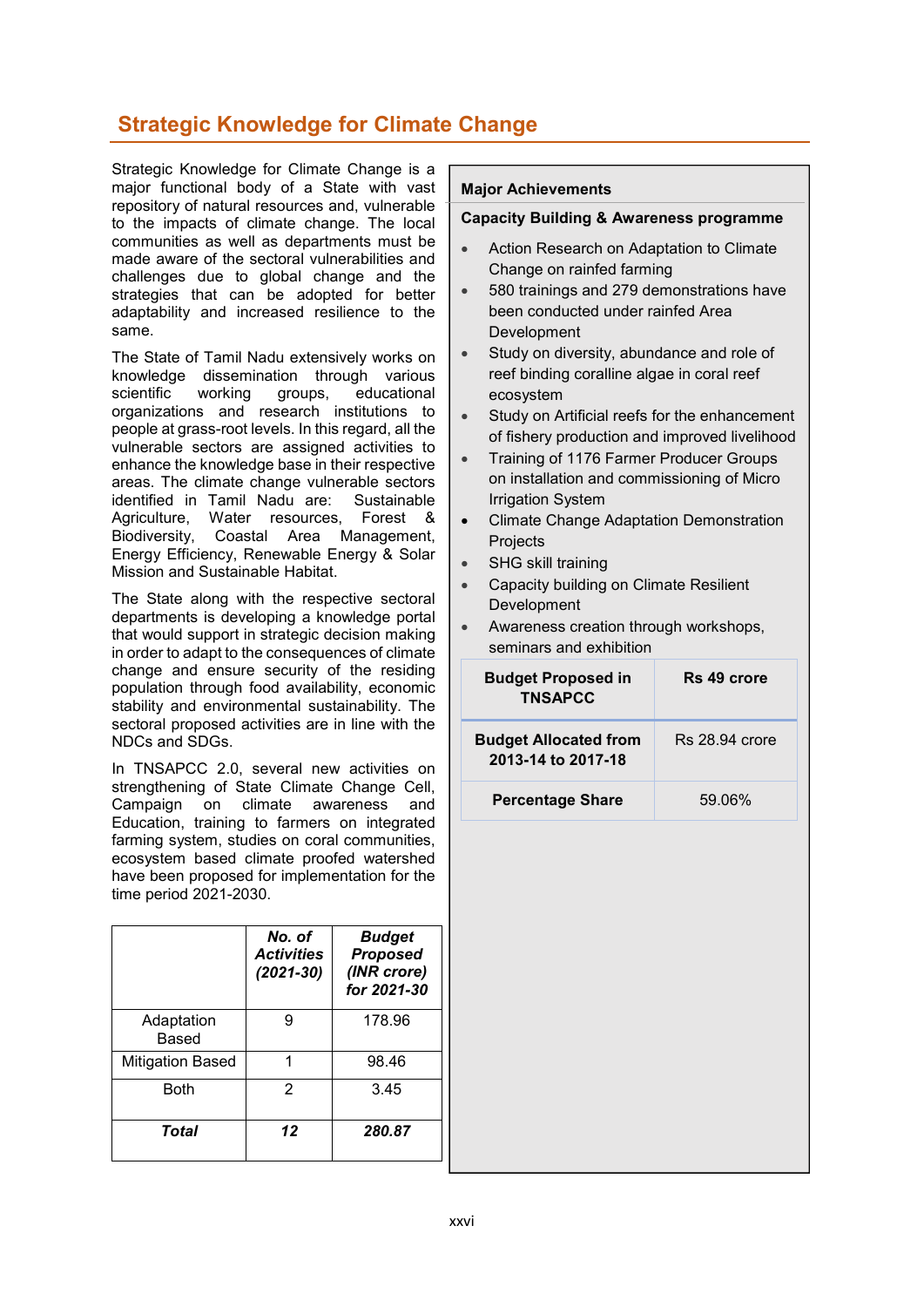## **Energy Efficiency, Renewable Energy and Solar Mission**

The power sector of Tamil Nadu being one of the most diversified sectors in the country is undergoing a significant change that has redefined the industry outlook. Sustained economic growth continues to drive electricity demand in the State.

Tamil Nadu is the third largest consumer of electricity accounting for nearly 9 percent of total energy consumption in India in Financial year (FY) 2016. The primary energy requirement of the State is met through TANGEDCO and it has been able to maintain 24 hours of supply to both urban and rural areas since June 2014. Thus, the energy security of the State is very strong and does not possess any threat to the power supply scenario.

Of the total power allocation, wind accounts for the highest which is 27.3 percent followed by Central Generating Systems (20.6 percent) and then Power Purchases and Captive Power Projects (CPPs) (18.26%). Solar accounts for 6.81 percent, hydro for 7.73 percent, biomass for 0.8% and cogeneration for 2.31 percent.

As compared to National, the State's demand supply is better than the National average (2.1 percent Energy deficit and 3.2 percent Peak deficit in the Financial Year 2016).

The per capita consumption of electricity is higher than national level and even the growth trajectory is higher. The per-capita electricity consumption in the State is 114 percent of National per-capita consumption and owes to higher industrial and commercial sectoral growth.

The sales of petroleum products at national level and State level are in alignment. The per-capita sale of petroleum product in the State is around 130 percent of the national average.

|                            | No. of<br><b>Activities</b><br>$(2021 - 30)$ | <b>Budget Proposed</b><br>in INR<br>crore(2021-30) |  |
|----------------------------|----------------------------------------------|----------------------------------------------------|--|
| Adaptation<br>based        | 7                                            | 1,365.76                                           |  |
| <b>Mitigation</b><br>based | 20                                           | 96,690.92                                          |  |
| <b>Both</b>                |                                              |                                                    |  |
| Total                      | 27                                           | 98056.68                                           |  |

**Major Achievements** 

- **The draft Amended Tamil Nadu Energy Conservation Building Code has been updated in line with Energy Conservation Building Code (ECBC) 2017 and is submitted to the Empowered Committee for approval and notification.**
- **Demonstration projects on Energy Efficiency at Nammakkal Kavingar Maaligai and Ezhilagam buildings were completed.**
- **81460 nos. of Faster Then Light (FTL) lights converted into 81460 Nos. Light Emitting Diode (LED)(world class cities programme)**
- **134965 nos. of FTL lights converted into 123499 Nos. LED (Rest of Urban Tamil Nadu)**
- **Strengthening of State Designated Agencies on Energy Conservation by Bureau of Energy Efficiency (BEE) and capacity building of Small and Medium Industries (SME) industries on Demand Side Management (DSM)**
- **Transmission Infrastructure strengthening works**
- **Distribution** Infrastructure **Strengthening works**

| <b>Budget Proposed in</b><br><b>TNSAPCC</b>               | <b>Rs. 155438 crore</b> |
|-----------------------------------------------------------|-------------------------|
| <b>Budget Allocated</b><br>from $2012 - 13$ to<br>2016-17 | Rs. 32719.22 crore      |
| <b>Percentage Share</b>                                   | 21.05%                  |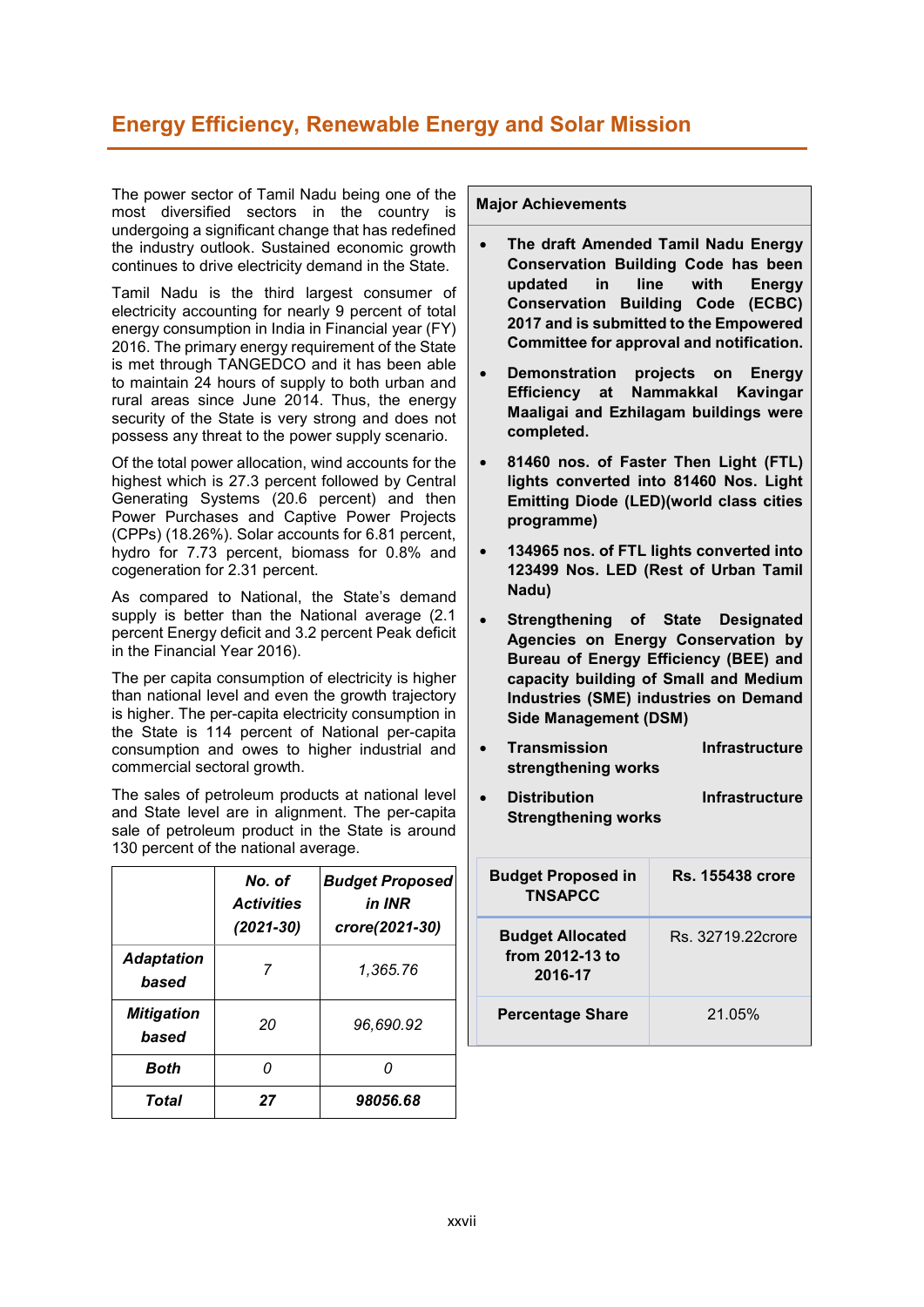## **Sustainable Habitat**

Sustainable Habitat means achieving a balance between the economic and social development of human habitats together with the protection of the environment, equity in employment, shelters, basic services, social infrastructure and transport. Climate change and its impacts are related with unsustainable, unplanned and rapid development. The climate extreme events affect both rural and urban regions. Rural development needs to accompany urban development in order to create a balanced growth in each sector. Urban regions are most vulnerable to the impacts of climate change because of the rising issues like food insecurity, inequitable water supply, improper sewerage, more accumulation of solid wastes, health issues, vehicular growth, pollution etc. Important factor of urbanisation is the migration of people from rural to urban areas and which impacts, there is increasing pressure on urban infrastructure and services, increase in consumption of energy and associated greenhouse gas emissions.

The sustainable habitat focuses on housing, drinking water, urban development, health and sanitation, waste management, transport, energy, pollution and greening of urban spaces. The increasing rate of urban population is creating humongous stress on housing demand and space thereby making living conditions unsustainable. There is also unplanned settlement and construction. Change in rainfall pattern is a threat to the sustainability of water use in the urban regions as it leads to reduction of water availability and quality from surface and groundwater sources.

|                            | No. of<br><b>Activities</b> (2021-<br>30) | <b>Budget Proposed</b><br>in crore INR (2021-<br>30) |  |  |
|----------------------------|-------------------------------------------|------------------------------------------------------|--|--|
| <b>Adaptation</b><br>based | 11                                        | 107736.93                                            |  |  |
| <b>Mitigation</b><br>based | 12                                        | 19752.35                                             |  |  |
| <b>Both</b>                | 1                                         | 0.05                                                 |  |  |
| Total                      | 24                                        | 127,489.33                                           |  |  |

#### **Major Achievements**

#### **Promote sustainable habitats to adapt to Climate Change (CC)**

 The Combined Development Regulation and Building Rules developed by the State focuses on rainwater harvesting, reuse of grey water, ecofriendly construction materials

#### **Providing CC resilient water supply systems**

- Providing 24x7 water supply and focusing on sustainable use of water by SCADA application **Urban and Rural development**
- Thirumazhisai Satellite Township and Uchappatti – Toppur Satellite Township

#### **Health and sanitation (urban and rural)**

 The Rapid Response Teams (RRT) under IDSP (Integrated Disease Surveillance Project) is investigating in all outbreaks of diseases

#### **Waste Management (Urban and Rural)**

- Formulation of Solid Waste Management and Plastic Waste Management Rules - 2016 **Energy**
- Energising one lakh streetlights through Solar Energy by replacing the existing lamps with LED lamps

#### **Developing an efficient integrated transport system**

 Improvement to all existing roads and maintenance at regular intervals

#### **bating enhanced air and water pollution in a CC scenario**

- Installation of six Continuous Ambient Air Quality Monitoring stations (CAAQMS) in Chennai and Coimbatore, 10 Real Time Ambient Noise Monitoring Stations in Chennai City
- CARE AIR Centre monitors both source emissions and ambient air quality on a real time basis of the industries at TNPCB Corporate Office.
- Chennai City Water ways Monitoring Program **Greening of Urban Spaces**
- Development of green parks, parks developed on open space reservation (OSR) land

#### **Capacity Building**

 Jal sakthi Abiyan main focus of this campaign being Water conservation and rain water harvesting

| <b>Budget Proposed in</b><br><b>TNSAPCC</b>           | <b>Rs 207104 crore</b> |
|-------------------------------------------------------|------------------------|
| <b>Budget Allocated</b><br>from 2012-13 to<br>2016-17 | Rs. 71589.48 crore     |
| <b>Percentage Share</b>                               | 34.6%                  |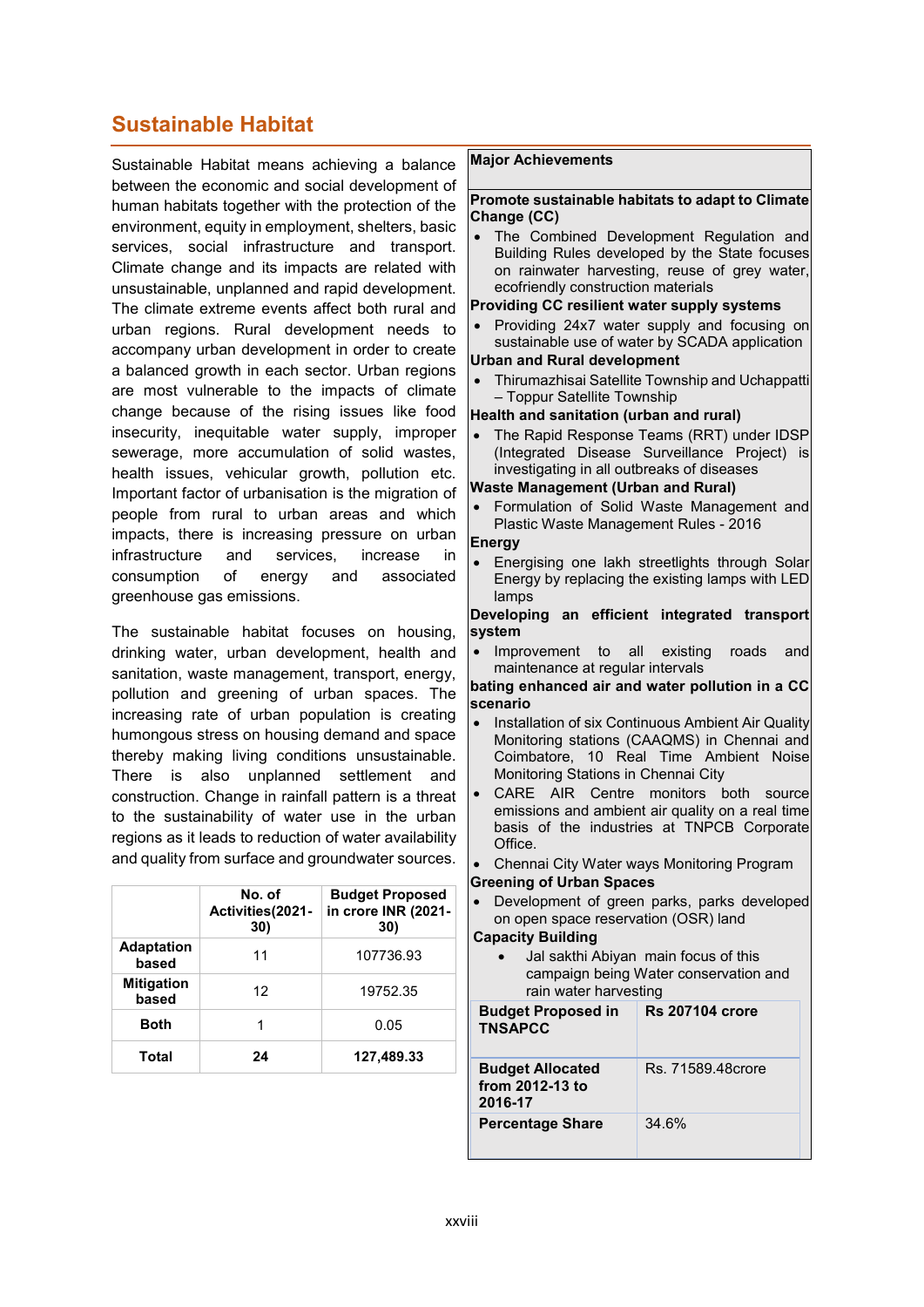## **Summary allocation of climate relevant budget in different Sectors**

In the TNSAPCC, 260 climate actions were proposed. The tentative budget to implement these actions was Rs. 404,258.14crore for 5 years (2012-17).

Out of the proposed actions in the TNSAPCC, 59percent were for adaptation, 36percent for mitigation and 5 percent had characteristics of both adaptation and mitigation.

| <b>Sector</b>                                       | <b>Proposed Budget (as in SAPCC</b><br>2012-17) in crore INR |  |  |
|-----------------------------------------------------|--------------------------------------------------------------|--|--|
| <b>Sustainable Agriculture</b>                      | 23,093.14                                                    |  |  |
| <b>Water Resources</b>                              | 12,626.00                                                    |  |  |
| <b>Forest &amp; Biodiversity</b>                    | 1528.00                                                      |  |  |
| <b>Coastal Area Management</b>                      | 4420.00                                                      |  |  |
| <b>Strategic Knowledge for Climate Change</b>       | 49.00                                                        |  |  |
| <b>Enhanced Energy Efficiency and Solar Mission</b> | 155,438.00                                                   |  |  |
| <b>Sustainable Habitat</b>                          | 207.104.00                                                   |  |  |
| <b>TOTAL</b>                                        | 404,258.14                                                   |  |  |

The above table shows, sectoral, the investment focus has been more on the Sustainable Habitat sector that has strong relevance for NDC and is highly affected by climate change.

### **Prioritized Interventions**

For 2021-2030, a total number of 199 planned activities have been identified in seven sectors for prioritisation for which financial allocation have been proposed merging similar activities. The key method of prioritisation is driven by the following:

- (a) Adaptation activities that addresses high vulnerability and fits in to the impact chain (as relevant to sector)
- (b) Low carbon development linked to mitigation activities
- (c) Activities where adaptation and mitigation both possible, the co-benefit approach has been taken. Further sharpening has been done based on their linkages to Sustainable Development Goals-Nationally Determined Contributions (SDG-NDC), funding linkage and implementation potential.

Though for prioritization of activities, a multi criteria analysis-based score card was used, first the activities have been screened based on vulnerability/impact as well as low carbon development process. Thereafter, SDG-NDC linkage was assigned highest weight of 50percent. Implementation potential based on low barriers was assigned 30percent weight and funding linkage was assigned 20 percent weight (since our funding is mostly schematic and climate relevance for proposed activities is still not standardized). The activities based on this were scaled as (1) meagre (2) reasonable (3) significant. The weighted averages were used for ranking and prioritization.